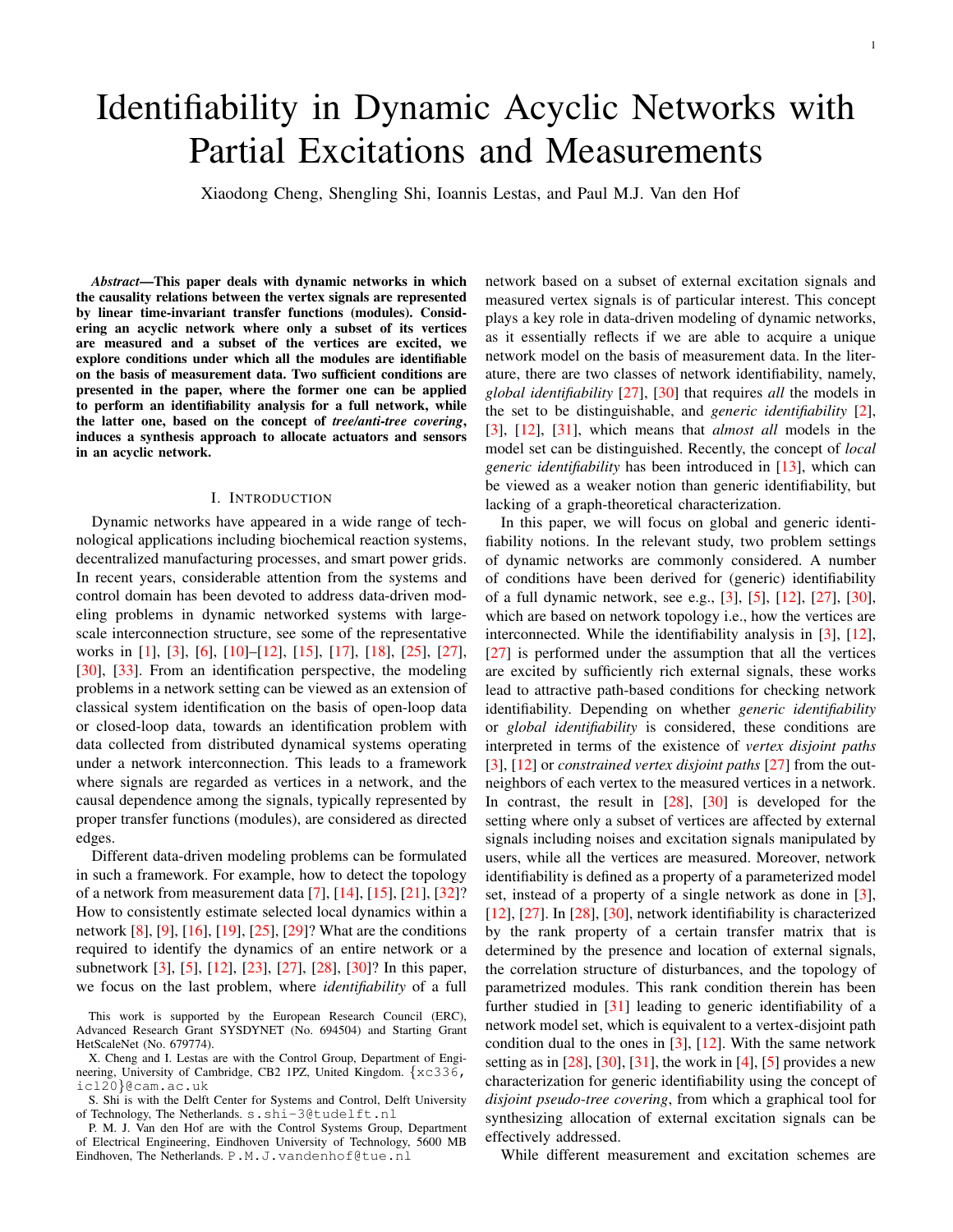considered, most works in the existing literature require all the vertices to be either simultaneously excited or simultaneously measured. The work in [\[2\]](#page-12-1) relaxes this requirement and investigates the identifiability condition with partial excitation and partial measurement, although these conditions require a priori knowledge on network dynamics, and graph-based results therein are provided only for special networks with tree and cycle topologies. In contrast, [\[24\]](#page-13-26) deals with general network topology, where we provide a sufficient condition for generic identifiability of a single module in a network.

In line with the network setting of  $[2]$ ,  $[24]$ , the current paper aims to derive general conditions for identifiability in full dynamic networks, where only partial excitation and partial measurement signals are available. First, we introduce the concept of transpose networks and show that identifiability of the model sets of a transpose network and its corresponding original network are equivalent, which builds a connection between the two settings in [\[3\]](#page-13-0), [\[12\]](#page-13-3), [\[27\]](#page-13-8) and [\[5\]](#page-13-20), [\[30\]](#page-13-9), [\[31\]](#page-13-23). Although similar duality discussions have been seen in [\[5\]](#page-13-20), [\[12\]](#page-13-3), the analysis therein is performed under setting that the vertices in a network are fully excited or measured. In this paper, we further generalize the duality analysis to dynamic networks with the partial excitation and measurement by using transpose networks.

The main contribution of this paper is to provide an insight into the identifiability analysis of full networks with *acyclic topology* in the most general setting of *partial excitation and partial measurement*, which has not been addressed in the existing literature so far. We present sufficient conditions to determine both global and generic identifiability of acyclic networks. The first condition takes advantage of the hierarchical structure in acyclic networks to formulate rank conditions for every vertex, which can also be reinterpreted as pathbased conditions and hence lead to a vertex-wise check for identifiability of a given acyclic network. To further solve problems of actuator and sensor allocation, we thereby present the second condition for generic identifiability of model sets of acyclic networks on the basis of a graphical concept, called *disjoint tree/anti-tree covering*. This condition can lead to an algorithmic procedure that admits generic identifiability of the model set of an acyclic network requiring as few as possible excited and measured vertices.

The rest of this paper is organized as follows. In Section  $II$ , we recap some basic notations used in graph theory and introduce the dynamic network model. Section [III](#page-2-0) presents the results on transpose networks, and Section [IV](#page-3-0) provides the main results of the paper on identifiability in acyclic networks, where a graph-theoretic approach is presented to the allocation of actuators and sensors. Finally, concluding remarks are made in Section [V.](#page-9-0) The proofs of the technical results are presented in the appendix.

#### <span id="page-1-0"></span>II. PRELIMINARIES AND DYNAMIC NETWORK SETUP

# *A. Notation*

Denote R as the set of real numbers and  $\mathbb{R}(q)$  as the rational function field over  $\mathbb R$  with the variable q.  $I_n$  is the identity matrix of dimension n. The cardinality of a set  $V$  is represented by  $|V|$ .  $A_{ij}$  denotes the  $(i, j)$  entry of a matrix A, and more generally,  $[A]_{U,V}$  denotes the submatrix of A that consists of the rows and columns of A indexed by two positive integer sets U and V, respectively. Furthermore,  $[A]_{U,\star}$  and  $[A]_{\star,V}$ represent the matrix containing the rows of A indexed by the set  $U$  and the matrix containing the columns of  $A$  indexed by the set  $V$ , respectively.

The normal rank of a transfer matrix  $A(q)$  is denoted by Rank $(A(q))$ , and Rank $(A(q)) = r$  if the rank of  $A(q)$  is equal to r for almost all values of q. Furthermore, let  $A(q, \theta)$ be a parameterized transfer matrix with the parameters  $\theta \in \Theta$ , then the generic rank of  $A(q, \theta)$  is defined as the maximum normal rank of  $A(q, \theta)$  for all  $\theta \in \Theta$  [\[26\]](#page-13-27).

#### *B. Graph Theory*

The topology of a dynamic network is characterized by a graph G that consists of a finite and nonempty vertex set  $V :=$  $\{1, 2, ..., L\}$  and an edge set  $\mathcal{E} \subseteq \mathcal{V} \times \mathcal{V}$ . A directed graph is such that each element in  $\mathcal E$  is an ordered pair of elements of V. If  $(i, j) \in \mathcal{E}$ , we say that the edge is incident from vertex i to vertex  $j$ , and the vertex  $i$  is the *in-neighbor* of  $j$ , and  $j$  is the *out-neighbor* of *i*. Let  $\mathcal{N}_j^-$  and  $\mathcal{N}_j^+$  be the sets that collect all the in-neighbors and out-neighbors of vertex  $j$ , respectively.

A graph  $G$  is called *simple*, if  $G$  does not contain selfloops (i.e.,  $\mathcal E$  does not contain any edge of the form  $(i, i)$ ,  $\forall i \in V$ ), and there exists only one directed edge from one vertex to its each out-neighbor. In a simple graph, a directed *path* connecting vertices  $i_0$  and  $i_n$  is a sequence of edges of the form  $(i_{k-1}, i_k)$ ,  $k = 1, \dots, n$ , and every vertex appears at most once on the path. If there is a directed path from vertex i to j, we say j is *reachable* from i. Two directed paths are *vertex-disjoint* if they do not share any common vertex, including the start and the end vertices. In a simple directed graph G, we denote  $b_{\mathcal{U}\rightarrow\mathcal{Y}}$  as the maximum number of mutually vertex-disjoint paths from  $\mathcal{U} \subseteq \mathcal{V}$  to  $\mathcal{Y} \subseteq \mathcal{V}$ .

Let  $U$  and  $Y$  be two vertex subsets in a directed graph  $G$ . A set of vertices D in G is a *disconnecting set* from U to Y, if all the directed paths from  $U$  to  $Y$  in  $G$  pass through  $D$ . Roughly speaking, removing all the vertices in a disconnecting set  $D$ from  $U$  to  $Y$  will lead to no directed paths from  $U$  to  $Y$ . Note that it is allowed for  $D$  to share common vertices in the sets  $U$  and  $Y$ .

In this paper, we concentrate on a class of simple graphs, which are *acyclic*, meaning that there does not exist a pair of vertices  $i, j$  which can reach each other via directed paths. In a simple acyclic graph G, a *source* is a vertex without any in-neighbors, and likewise, a *sink* is a vertex without any outneighbors.

# *C. Dynamic Network Model*

Consider a dynamic network whose topology is captured by a simple directed graph  $G = (V, E)$  with vertex set  $V =$  $\{1, 2, ..., L\}$  and edge set  $\mathcal{E} \subseteq \mathcal{V} \times \mathcal{V}$ . Following the basic setup in [\[2\]](#page-12-1), [\[25\]](#page-13-7), each vertex describes an internal variable  $w_i(t) \in$ R, and a compact form of the overall network dynamics is

<span id="page-1-1"></span>
$$
w(t) = G(q)w(t) + Rr(t) + v(t),
$$
  
\n
$$
y(t) = Cw(t),
$$
\n(1)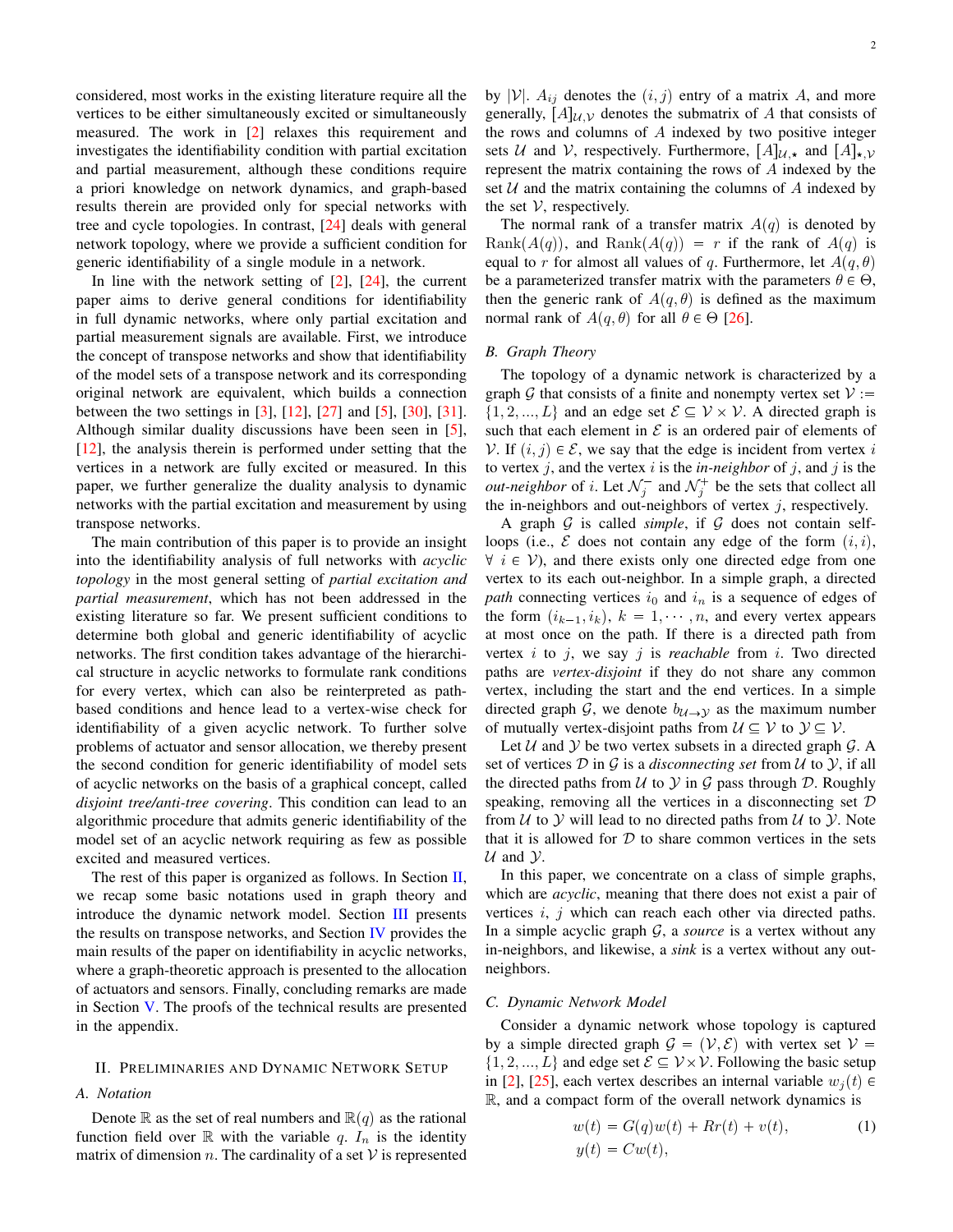where  $q^{-1}$  is the delay operator, and  $v(t) \in \mathbb{R}^L$  is the vector of zero-mean, stationary stochastic process noises. All the internal signals are stacked in the vector  $w(t) :=$  $[w_1(t)$   $w_2(t)$   $w_L(t)]$ .  $G(q)$  is transfer matrix with zero diagonal elements, where the  $(i, j)$ -th entry, denoted by  $G_{ij}(q) \in \mathbb{R}(q)$ , indicates the transfer operator from vertex j to vertex *i*, and it is represented by an edge  $(j, i) \in \mathcal{E}$  in graph G.

Let  $\mathcal{R} \subseteq \mathcal{V}$  and  $\mathcal{C} \subseteq \mathcal{V}$  be the vertices that are excited and measured, respectively, and  $K = |\mathcal{R}|$  and  $N = |\mathcal{C}|$ . The signals  $r(t) \in \mathbb{R}^K$  and  $y(t) \in \mathbb{R}^N$  are the external excitation and measurement signals with  $R = [I_L]_{\star,\mathcal{R}} \in \mathbb{R}^{L \times K}$ ,  $C =$  $[I_L]_{C, \star} \in \mathbb{R}^{N \times L}$  binary matrices indicating which vertices are excited and measured, respectively. Particularly, if a vertex  $k$ is unexcited, i.e.  $k \in \mathcal{V} \backslash \mathcal{R}$ , then the k-th row of R is zero, and analogously, if a vertex is unmeasured, then the corresponding column of  $C$  is zero.

<span id="page-2-7"></span>*Assumption 1:* Throughout the paper, we consider a dynamic network [\(1\)](#page-1-1) with the following properties.

- 1) The network [\(1\)](#page-1-1) is *well-posed* and stable, i.e.  $(I G(q)$ <sup>-1</sup> is proper and stable.
- 2) All the entries of  $G(q)$  are proper transfer operators.

The above assumptions are standard in the identification of dynamic networks, see e.g.,  $[2]$ ,  $[12]$ ,  $[27]$ ,  $[30]$ , which ensure the properness and stability of the mapping from  $r$  to  $w$ .

Based on the model setting in [\(1\)](#page-1-1), a problem of interest concerns if all the dynamics of a network, i.e., parameterized transfer functions in  $G(q)$ , can be consistently identified from the external excitation signals  $r$  and the measured output  $y$ . Let  $M = (G, R, C)$  be a network model of [\(1\)](#page-1-1) and

<span id="page-2-1"></span>
$$
\mathcal{M} := \{ M(q, \theta) = (G(q, \theta), R, C), \theta \in \Theta \}
$$
 (2)

be the network model set with parameterized models  $M(q, \theta)$ , in which all the nonzero transfer functions in  $G(q, \theta)$  are parameterized independently. The network model set  $\mathcal M$  including the information of a dynamic network including its topology, and the locations of actuators and sensors. Then identifiability of the network model set is defined as follows [\[3\]](#page-13-0), [\[12\]](#page-13-3), [\[23\]](#page-13-21), [\[24\]](#page-13-26).

*Definition 1:* Denote the transfer matrix

<span id="page-2-6"></span><span id="page-2-3"></span>
$$
T(q, \theta) := (I - G(q, \theta))^{-1}.
$$
 (3)

Given the network model set M in [\(2\)](#page-2-1). Consider  $\theta_0 \in \Theta$  and the following implication

$$
CT(q, \theta_1)R = CT(q, \theta_0)R \Rightarrow G_{ji}(q, \theta_1) = G_{ji}(q, \theta_0)
$$
 (4)

for all parameter  $\theta_1 \in \Theta$ . Then the module  $G_{ji}$  is

- identifiable in M from the submatrix  $[T]_{\mathcal{C},\mathcal{R}}$  if the implication [\(4\)](#page-2-2) holds for all  $\theta_0 \in \Theta$ ;
- **generic identifiable** in M from the submatrix  $[T]_{\mathcal{C},\mathcal{R}}$  if the implication [\(4\)](#page-2-2) holds for almost all  $\theta_0 \in \Theta$ .

The model set  $M$  is (generic) identifiable if  $G_{ji}$  is (generic) identifiable for all  $(i, j) \in \mathcal{E}$ .

In [\[27\]](#page-13-8), the identifiability in Definition [1](#page-2-3) is also referred to as "global identifiability". The term "almost all" means the exclusion of parameters that are in a subset of  $\Theta$  with Lebesgue measure zero. We refer to [\[3\]](#page-13-0), [\[12\]](#page-13-3) for more details about the notion of generic identifiability.

*Remark 1:* Although we consider only excitation input r in the definition of identifiability, the disturbances  $v_e$  in [\(1\)](#page-1-1) can also be taken into account as in [\[5\]](#page-13-20). Under some mild assumptions, disturbance inputs play a similar role as the excitation inputs. For the sake of simplicity we will not include such generalization in this paper.

Identifiability of a dynamic network model set reflects the ability to distinguish between models in the set  $\mathcal M$  from measurement data, or more precisely, from the transfer matrix  $[T]_{\mathcal{C},\mathcal{R}}$  as described in Definition [1.](#page-2-3) In this sense, network identifiability essentially depends on the presence and location of external excitation signals  $r$  and the selection of measured vertex signals y.

#### III. DYNAMIC TRANSPOSE NETWORKS

<span id="page-2-0"></span>In the context of network identifiability, dual settings of dynamic networks have been discussed in [\[5\]](#page-13-20), [\[12\]](#page-13-3), in which all vertices are either measured or excited. In this section, we present a generalization of the duality results for network identifiability with partially excited and partially measured vertices, which is based on the notion of transpose graphs. This generalization holds for general networks, including both cyclic and acyclic networks. The result in this section will be applied to derive the main results in Section [IV.](#page-3-0)

Let  $\mathcal{G} = (\mathcal{V}, \mathcal{E})$  be a simple directed graph. The *transpose graph* of G is defined by  $\mathcal{G}' := (\mathcal{V}, \mathcal{E}')$ , where  $\mathcal{E}'$  is obtained by reversing the direction of each edge in  $\mathcal{E}$ . Thus, the term 'transpose' is because the adjacency matrix of  $G'$  is the transpose of that of the original graph  $G$ . In contrast to the network model [\(1\)](#page-1-1) defined on  $G$ , a dynamic transpose network model can be defined on the basis of  $\mathcal{G}'$  as follows.

*Definition 2 (Dynamic Transpose Network):* Consider the dynamical model  $M = (G, R, C)$  in [\(1\)](#page-1-1) associated with a directed graph  $\mathcal G$ . A transpose network model of  $M$  is defined based on the transpose graph  $\mathcal{G}'$  as

<span id="page-2-4"></span>
$$
\tilde{M} = (\tilde{G}, \tilde{R}, \tilde{C}),\tag{5}
$$

where  $\tilde{G} = G^{\top}$ ,  $\tilde{R} = C^{\top}$ , and  $\tilde{C} = R^{\top}$ .

The transpose network in  $(5)$  is defined as the conceptually dual dynamical model of  $(1)$ , and it has the same set of vertices with all of the edges reversed compared to the orientation of the corresponding edges in the original network [\(1\)](#page-1-1). Furthermore, all the excited (measured) vertices in the original network become measured (excited) ones in the transpose network. The relation between the identifiability properties in the original and transpose networks can be derived (see the proof in Appendix [A\)](#page-9-1).

<span id="page-2-5"></span><span id="page-2-2"></span>*Lemma 1 (Duality in identifiability):* Let  $\mathcal{M}' := \{ \tilde{M}(q, \theta) =$  $(G(q, \theta)^\top, C^\top, R^\top)$ ,  $\theta \in \Theta$  be the parameterized model set of the transpose network  $(5)$ . Then, the following statements hold.

- 1) A module  $G_{ij}$  is identifiable in M if and only if the module  $\tilde{G}_{ji}$  is identifiable in  $\mathcal{M}'$ ;
- 2) The network model set  $M$  is identifiable if and only if the network model set  $\mathcal{M}'$  is identifiable.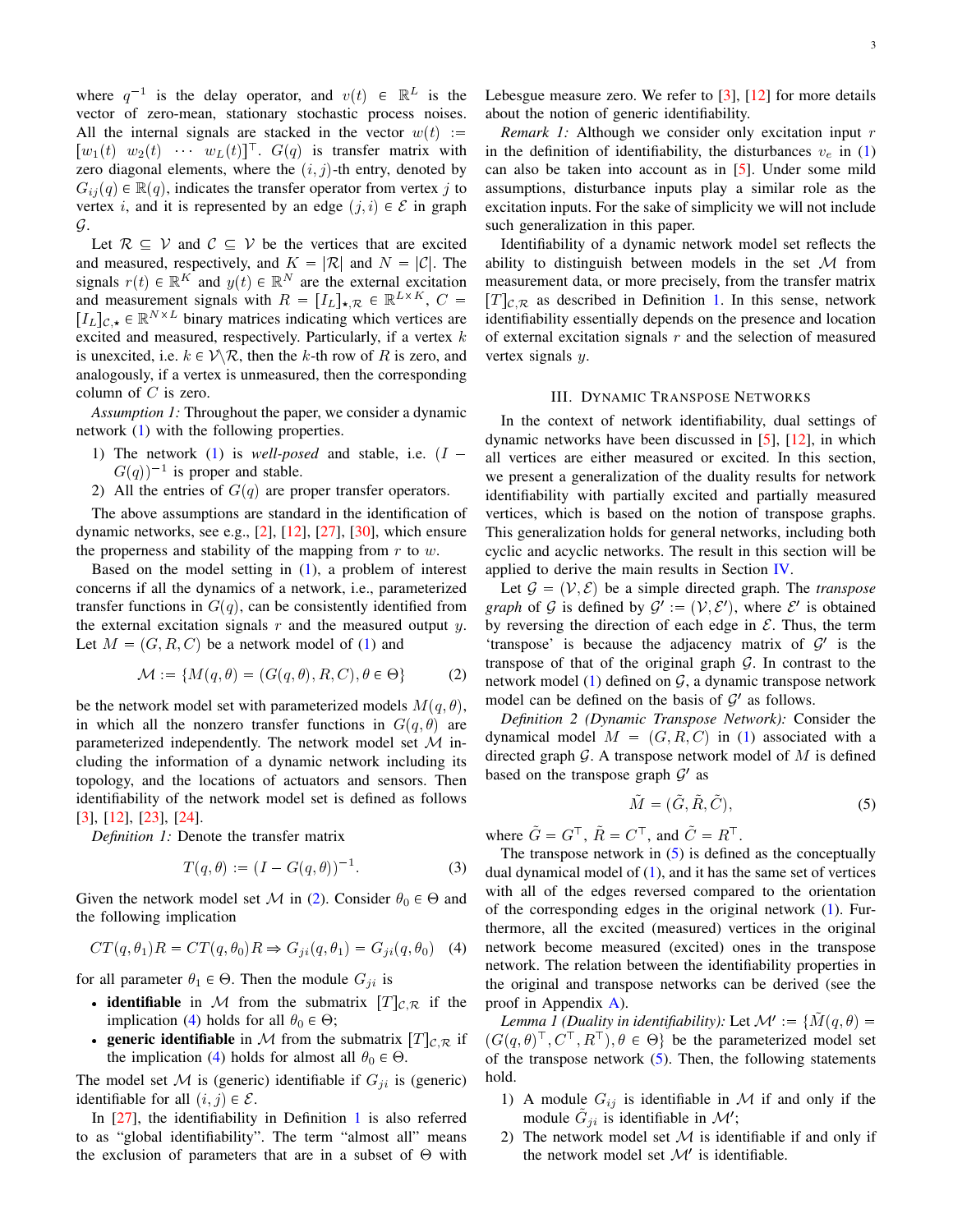In some circumstances where identifiability of the original network is difficult to analyze, the dual results in Lemma [1](#page-2-5) can be applied, leading to a simpler analysis on the basis of the corresponding transpose network. We present the following example to illustrate our point.

*Example 1:* Consider the dynamic network in Fig. [1a,](#page-3-1) where a SIMO problem pertaining to the modules  $G_{\mathcal{N}_{1}^{+},1}$  is of interest. Here, the input  $w_1$ , and the outputs  $w_2$ ,  $w_3$  and  $w_4$ are excited, while  $w_2$  and  $w_5$  are the measured.

The available tool in the current literature to analyze this problem is the disconnecting set-based approach in [\[24\]](#page-13-26), by which it is required to determine identifiability of each module in  $G_{\mathcal{N}_1^+,\mathbb{1}}$  separately. For instance, to check the identifiability of  $G_{41}^{N_1}$  in the original network, according to [\[24,](#page-13-26) Thm.3] we need to find an excited vertex set  $\overline{\mathcal{R}}$  and a measured vertex set  $\bar{\mathcal{C}}$  such that a disconnecting set  $\mathcal{D}$  from  $\bar{\mathcal{R}} \cup \mathcal{N}_1^+ \cup \{4\}$  to  $\bar{\mathcal{C}}$  is found to fulfill the constraints:  $b_{\bar{\mathcal{R}} \to \mathcal{D}} = |\mathcal{D}|$  and  $b_{\{4\} \cup \mathcal{D} \to \bar{\mathcal{C}}}$  $|\mathcal{D}| + 1$ . In this example, we can choose  $\overline{\mathcal{R}} = \{1, 2, 3\}, \overline{\mathcal{C}} =$  $\{4, 5, 6, 7\}$ , and  $\mathcal{D} = \{3, 4, 5\}$  for identifiability of  $G_{41}$ .

On the other hand, it follows from Lemma [1](#page-2-5) that identifiability of  $G_{\mathcal{N}_{12}^+1}$  in the original network is equivalent to identifiability of  $\tilde{G}_{1, \mathcal{N}_1^-}$  in its transpose network, shown in Fig. [1b.](#page-3-1) In the transpose network, identifying  $\tilde{G}_{1,N_1^-}$  becomes an MISO problem with  $\tilde{w}_2$ ,  $\tilde{w}_3$ ,  $\tilde{w}_4$ , and  $\tilde{w}_5$  as the inputs and  $\tilde{w}_1$  as the output:

<span id="page-3-2"></span>
$$
[\tilde{T}]_{1,\tilde{\mathcal{R}}} = \tilde{G}_{1,\mathcal{N}_1^-}[\tilde{T}]_{\mathcal{N}_1^-,\tilde{\mathcal{R}}},\tag{6}
$$

where  $\tilde{\mathcal{R}} := \{2, 5, 6, 7\}$  and  $\mathcal{N}_1^- = \{2, 3, 4, 5\}$ . The analysis of this MISO problem actually requires a simpler procedure than applying the analysis in [\[24\]](#page-13-26). Although vertex 5 in  $\mathcal{N}_1^-$  is not measured, the mapping from  $R$  to vertex 5 in the transpose network can be obtained as follows.

We take the second row of the equation  $(I - G)TR = R$ , and permute it as

$$
\begin{bmatrix} -G_{25} & 1 & 0 \end{bmatrix} \begin{bmatrix} [T]_{5,\tilde{\mathcal{R}}}\\ [T]_{2,\tilde{\mathcal{R}}}\\ \star \end{bmatrix} = [\tilde{R}]_{2,\star} = \mathbf{e}_2,
$$

with  $e_2$  the second column vector in the identity matrix. The transfer function  $[T]_{5,\tilde{\mathcal{R}}}$  thereby is represented as  $[T]_{5,\tilde{\mathcal{R}}}$  =  $G_{25}^{-1}(\mathbf{e}_2 - [T]_{2,\tilde{\mathcal{R}}}) = [T]_{2,5}^{-1}(\mathbf{e}_2 - [T]_{2,\tilde{\mathcal{R}}})$ . Therefore, in [\(6\)](#page-3-2), the transfer matrix

$$
\tilde{[T]}_{\mathcal{N}_1^-,\tilde{\mathcal{R}}} = \begin{bmatrix} [\tilde{T}]_{\{3,4\},\tilde{\mathcal{R}}}\\ [\tilde{T}]_{2,5}^{-1}(\mathbf{e}_2 - [\tilde{T}]_{2,\tilde{\mathcal{R}}}) \end{bmatrix}
$$

can be acquired from measurement data. Since there exists a constrained set of four vertex disjoint paths from  $\tilde{\mathcal{R}}$  to  $\mathcal{N}_1^-$ ,  $[\tilde{T}]_{\mathcal{N}_1^-,\tilde{\mathcal{R}}}$  is invertible [\[27\]](#page-13-8). Then,  $\tilde{G}_{1,\mathcal{N}_1^-}$  can be uniquely obtained by multiplying the both sides of  $\left(6\right)$  by  $\left[\tilde{T}\right]_{\Lambda}^{-1}$  $\overline{\mathcal{N}}_{1}^{-}, \tilde{\mathcal{R}}$ . This also implies identifiability of  $G_{\mathcal{N}_1^+,\mathbf{1}}$  in the original network from Lemma [1.](#page-2-5)

# <span id="page-3-0"></span>IV. IDENTIFIABILITY ANALYSIS IN ACYCLIC NETWORKS

In this section, an identifiability problem is investigated for dynamic networks with acyclic topology. We present two sufficient conditions for identifiability in acyclic networks,

<span id="page-3-1"></span>

Fig. 1: A dynamic network (a) and its transpose network (b). The filled green vertices are measured, while the excited vertices are indicated by the red arrows. Identifiability of  $G_{41}$ in the original network model set is equivalent to that of  $\tilde{G}_{14}$ in the transpose network model set.

where the second condition leads to a synthesis approach for selecting locations of sensors and actuators to achieve network identifiability.

In the existing studies e.g., [\[12\]](#page-13-3), [\[22\]](#page-13-28), [\[27\]](#page-13-8), [\[30\]](#page-13-9), necessary conditions for identifiability for general networks have been provided in the setting of either full excitation or full measurement. A necessary condition for identifiability in the case of partial excitation and measurement can be immediately obtained from the existing results.

<span id="page-3-6"></span>*Proposition 1:* Consider the network model set M in [\(2\)](#page-2-1) with  $R \subseteq V$  and  $C \subseteq V$  the excited and measured vertices. If M is identifiable from  $[T]_{\mathcal{C},\mathcal{R}}$ , then

<span id="page-3-4"></span>
$$
Rank\left([T]_{\mathcal{N}_j^-,\mathcal{R}}(q,\theta)\right) = |\mathcal{N}_j^-|,\tag{7a}
$$

and Rank 
$$
\left( [T]_{C,\mathcal{N}_j^+}(q,\theta) \right) = |\mathcal{N}_j^+|,
$$
 (7b)

hold for each  $j \in V$  and for all  $\theta \in \Theta$ .

Note that the generic rank of a transfer matrix can be characterized using a graphical concept, called vertex-disjoint paths [\[12\]](#page-13-3), [\[31\]](#page-13-23). Specifically, for any submatrix  $T_{\beta,\mathcal{A}}$  of the parameterized transfer matrix  $T(q, \theta)$  in [\(3\)](#page-2-6),

<span id="page-3-3"></span>
$$
Rank ([T]_{\mathcal{B},\mathcal{A}}(q,\theta)) = b_{\mathcal{A}\to\mathcal{B}},
$$
\n(8)

holds for almost all  $\theta \in \Theta$ , where  $b_{A\rightarrow B}$  is the maximum number of vertex-disjoint paths from  $A \subseteq V$  to  $B \subseteq V$ . With the relation  $(8)$ , the two rank conditions in  $(7)$  can be reinterpreted based on the underlying graph of the model set: If a network model set  $M$  in [\(2\)](#page-2-1) is (generically) identifiable, then

<span id="page-3-5"></span>
$$
b_{\mathcal{R}\to\mathcal{N}_j^-} = |\mathcal{N}_j^-|, \text{ and } b_{\mathcal{N}_j^+\to\mathcal{C}} = |\mathcal{N}_j^+|,\tag{9}
$$

for each vertex  $j \in \mathcal{V}$ .

In the case that the vertices are either all excited or all measured, the conditions in  $(7)$  and  $(9)$  become sufficient for identifiability and generic identifiability, respectively, as proven in e.g., [\[12\]](#page-13-3), [\[27\]](#page-13-8), [\[30\]](#page-13-9). However, these conditions are not sufficient for determining identifiability of networks where not all the vertices are excited, and not all the vertices are measured.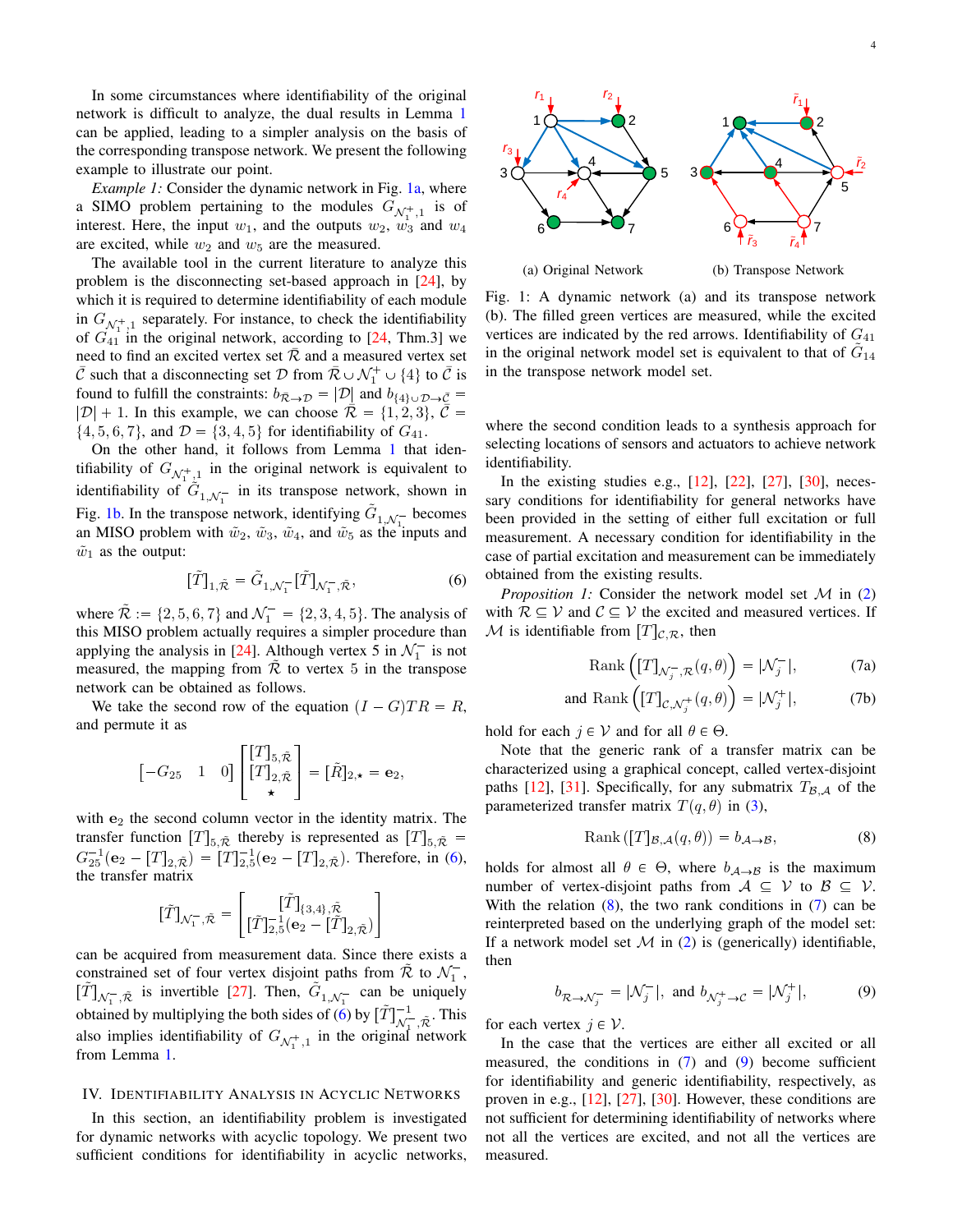# *A. Sufficient Condition for Identifiability in Acyclic Networks*

By exploiting the structural property of acyclic graphs, we present a sufficient conditions for the identifiability analysis in dynamic networks with acyclic topology.

Notice that acyclic graphs do not contain directed cycles, and thus any path between two distinct vertices has a finite length. For simplicity, we refer to the transfer  $G_{ii}(q)$  as a directed edge incident from  $i$  to  $j$ , and then the product of a sequence of transfer functions  $G_{i_1 i_2} G_{i_2 i_3} \cdots G_{i_{n-2} i_{n-1}} G_{i_{n-1} i_n}$ is called a directed path from  $i_n$  to  $i_1$  if each node  $i_k$ ,  $k = 1, 2, \dots, n$ , appears once on the path. The following property of the transfer matrix  $T$  of an acyclic network is then given.

<span id="page-4-0"></span>*Lemma 2:* Consider the network model in [\(1\)](#page-1-1) with the underlying acyclic graph  $G$ . Then, the following statements hold.

- 1)  $T_{ii} = 1$ , for all vertices in  $\mathcal{G}$ ;
- 2)  $T_{ji} = 0$ , if  $j \notin \mathcal{R}_i$ .
- 3)  $T_{ji}$  represents the sum of all the directed paths from i to *j*, for all  $j \in \mathcal{R}_i$ ,

where the set  $\mathcal{R}_i$  collects all the vertices that are reachable from vertex i.

For given sets of excited and measured vertices, identifiability of the parameterized modules in  $G$  essentially reflects if we can uniquely obtain G from the submatrix  $[T]_{\mathcal{C},\mathcal{R}}$ . Lemma [2](#page-4-0) indicates that every nonzero entry  $T_{ji}$  in the matrix  $[T]_{\mathcal{C},\mathcal{R}}$  corresponds to a set of directed paths from i to j. Based on that, we present an iterative procedure to check the identifiability of individual modules in an acyclic network, where we say a path is *unknown* at the k-th iteration if it contains at least one parameterized edge (module) whose identifiability has not been determined in the previous  $k - 1$ iterations.

Initially, all the paths containing parameterized edges are unknown, and we implement Proposition [2](#page-4-1) to determine the identifiability of each parameterized module in the network, and those that are shown to be identifiable in this iteration will be considered as known in the subsequent iterations.

<span id="page-4-1"></span>*Proposition 2:* Consider the network model set M in [\(2\)](#page-2-1) with  $\mathcal{R} \cup \mathcal{C} = \mathcal{V}$  and all the models satisfying Assumption [1.](#page-2-7) Let  $P$  be the set of unknown paths from an excited vertex i to a measured vertex j at the k-th iteration. Then,  $G_{\mu\nu}$  is identifiable in M from  $T_{\mathcal{C},\mathcal{R}}$  at the k-th iteration if the directed edge  $(\nu, \mu)$  appears in all the paths in P.

The detailed proof of Proposition [2](#page-4-1) is provided in Appendix [C.](#page-9-2) The condition in Proposition [2](#page-4-1) is implemented with an iterative procedure. At the first iteration, the identifiability of the parameterized module  $G_{\mu\nu}$  requires to find find an excited vertex  $i$  and a measured vertex  $j$  such that all the paths from i to j pass through the edge  $(\nu, \mu)$ . If  $G_{\mu\nu}$  is shown to be identifiable, then it becomes a known module for the latter check. At the following iterations, we need to find an edge  $(\nu', \mu')$  such that all the paths that do not pass through  $(\nu', \mu')$ contain only known modules, the module  $G_{\mu'\nu'}$  is identifiable and hence known for the subsequent iterations.

Special results of Proposition [2](#page-4-1) are provided as follow.

<span id="page-4-3"></span>

Fig. 2: An acyclic network, in which identifiability of all the modules can be verified by using Proposition [2.](#page-4-1)

*Corollary 1:* Consider the network model set  $\mathcal M$  in [\(2\)](#page-2-1) with  $\mathcal{R} \cup \mathcal{C} = \mathcal{V}$  and all the models satisfying Assumption [1.](#page-2-7) Then the following statements hold.

- 1) If there exists a unique directed path from an excited vertex  $i$  to a measured vertex  $j$ , then all the modules in the path are identifiable in  $M$  from  $T_{ji}$ .
- 2) A tree network is identifiable if and only if the root is excited, and all the leaves are measured [\[2\]](#page-12-1).

The first statement is obtained directly from Proposition [2.](#page-4-1) The second statement has been presented in [\[2\]](#page-12-1), while it can be proved alternatively in an easy way by using the first statement, as there is always a unique directed path from the root to every leaf in a tree network. For some acyclic networks, the results in Proposition [2](#page-4-1) and Corollary [1](#page-4-2) provide an efficient analysis tool for identifiability of single modules or even a full network.

*Example 2:* With this example, we demonstrate the use of Proposition [2](#page-4-1) and Corollary [1](#page-4-2) in the acyclic network shown in Fig. [2,](#page-4-3) where vertices in  $\mathcal{R} = \{1, 2, 3, 4\}$  are excited, and vertices in  $C = \{5, 6, 7\}$  are measured. We consider the identifiability from the submatrix  $[T]_{\mathcal{C},\mathcal{R}}$ .

Observe that  $T_{61}$  represents a unique path from vertex 1 to vertex 6, then both  $G_{31}$  and  $G_{63}$  are identifiable in M from  $T_{61}$  due to condition (1) in Corollary [1.](#page-4-2) Similarly, the mappings  $T_{52}$ ,  $T_{64}$ ,  $T_{74}$ ,  $T_{75}$  represent unique paths, which leads to identifiability of modules  $G_{52}$ ,  $G_{34}$ ,  $G_{74}$ , and  $G_{75}$ , respectively.

Now, all the modules indicated by the blue color are identifiable and thus become known. It then follows from Proposition [2](#page-4-1) that  $G_{42}$  is identifiable in M from  $T_{72}$ , since the edge  $(2, 4)$  appears in the only unknown path from vertex 2 to vertex 7. With the identifiability of  $G_{42}$ , the module  $G_{12}$ is the only unknown module in  $M$ , whose identifiability can be checked by the paths from 2 to 6. Therefore, the entire network is identifiable from  $[T]_{\mathcal{C},\mathcal{R}}$ .

The conditions in Proposition [2](#page-4-1) and Corollary [1](#page-4-2) require to find a specific pair of vertices for checking identifiability in each iteration. However, in general acyclic graphs, such conditions may not be used to check the identifiability of all the modules. Next, we further develop a condition for determining identifiability of the model set of an acyclic network in the general case. The following main result is provided to determine identifiability based on a vertex-wise inspection.

<span id="page-4-4"></span><span id="page-4-2"></span>*Theorem 1:* Consider the network model set  $M$  in [\(2\)](#page-2-1) with all the models satisfying Assumption [1.](#page-2-7) Let  $\mathcal{R} \subseteq \mathcal{V}$  and  $\mathcal{C} \subseteq \mathcal{V}$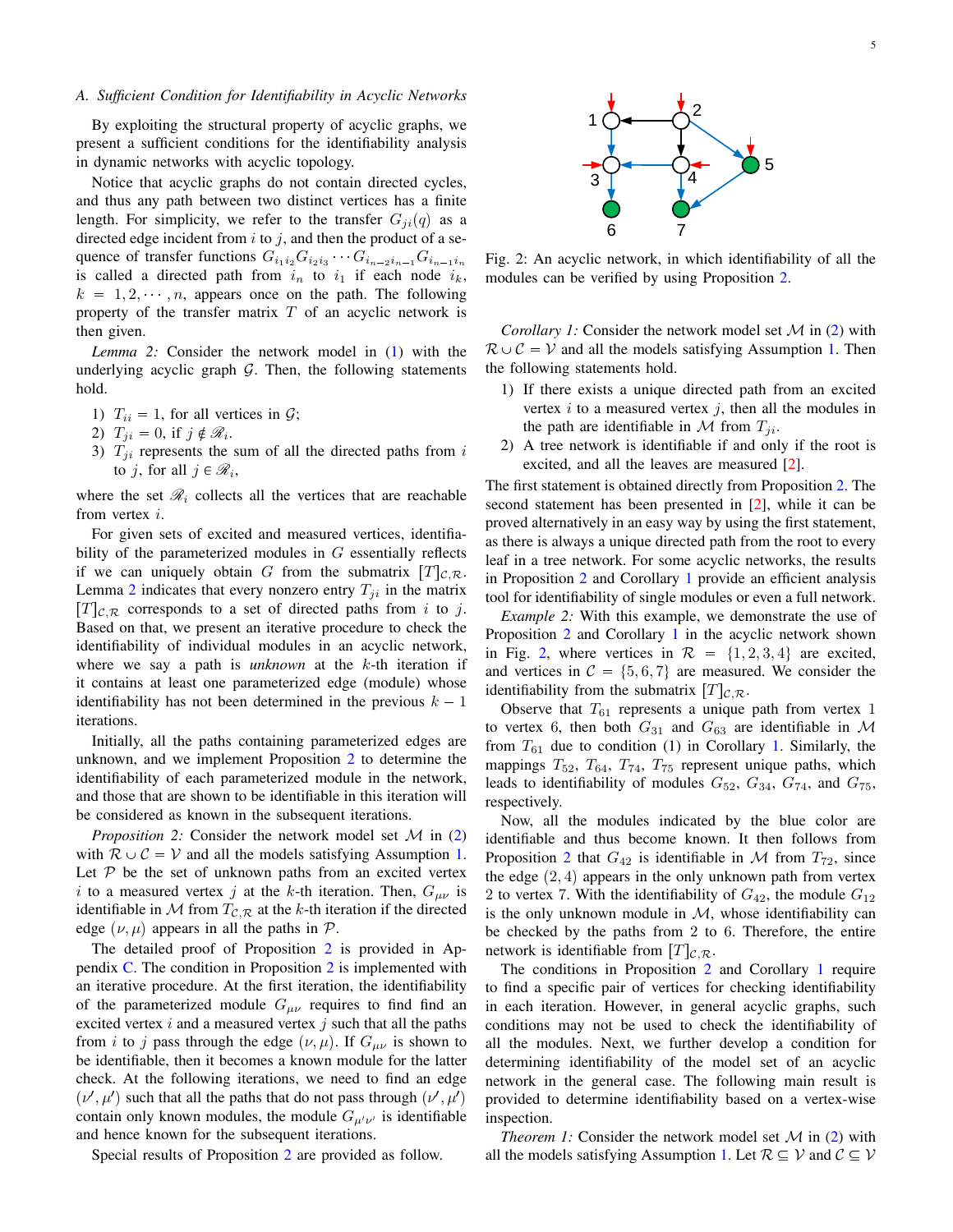be the sets of excited and measured vertices such that  $\mathcal{R} \cup$  $C = V$ . The model set M is identifiable from  $[T]_{CR}$  if the following conditions hold:

1) Every measured vertex  $j$  in the network satisfies

<span id="page-5-0"></span>
$$
Rank\left([T]_{\mathcal{N}_j^-,\mathcal{R}}\right) = |\mathcal{N}_j^-|; \tag{10}
$$

2) For each unmeasured (and excited) vertex  $j$ , there exist a set of measured vertices  $C_j$  and a set of excited vertices  $\mathcal{R}_j$  such that  $\widehat{\mathcal{N}}_j^- \subset \mathcal{C}_j$ ,  $j \in \mathcal{R}_j$ , and

$$
Rank ([T]_{C_j, \mathcal{R}_j}) = |\mathcal{R}_j|,
$$
\n(11)

$$
Rank ([T]_{C_j, (\mathcal{R}_j \cup \mathcal{S}_j) \setminus j}) = |\mathcal{R}_j| - 1,
$$
 (12)

where  $\hat{\mathcal{N}}_j^- \subseteq \mathcal{N}_j^-$  collects all the unexcited in-neighbors of j, and  $S_j := \mathcal{N}_j^- \cup \left( \bigcup_{i \in \mathcal{N}_j^-} \mathcal{N}_i^+ \right)$ .

In Theorem [1,](#page-4-4) we leave out the dependence on the delay operator q and parameters  $\theta$  in the transfer matrices for ease of notation, while the equations  $(10)$ ,  $(11)$ , and  $(12)$  should hold for all  $\theta \in \Theta$ . The proof is given in Appendix [D.](#page-10-0) The conditions in Theorem [1](#page-4-4) are now discussed. The two conditions provide vertex-wise check for measured and unmeasured vertices in the network separately. Condition (1) requires a sufficient number of excitation signals to the in-neighbors of each measured vertex, which coincides with the rank condition for network identifiability in the full-measurement case [\[30\]](#page-13-9). Condition (2), on the other hand, is presented for checking the MISO problem  $G_{j,\mathcal{N}_j^-}$  regarding each unmeasured vertex  $j$  in the network. To check condition (2), we require to find a set of excited vertices  $\mathcal{R}_i$  and a set of measured vertices  $C_j$ , which includes j and all the unexcited in-neighbors of j, respectively, and furthermore,  $\mathcal{R}_j$  and  $\mathcal{C}_j$  should satisfy the two rank requirements in  $(11)$  and  $(12)$ .

We then illustrate the two constraints in  $(11)$  and  $(12)$  by using Fig. [3,](#page-5-3) where  $\mathcal{R}_j = \{j, r_1, r_2, r_3, r_4, r_5\}$  and  $\mathcal{C}_j$  $\{k, c_1, c_2, c_3, c_4, c_5\}$ . From [\[3\]](#page-13-0), [\[12\]](#page-13-3), the full column rank of  $[T]_{\mathcal{C}_j, \mathcal{R}_j}$  in [\(11\)](#page-5-1) implies that there are  $|\mathcal{R}_j| = 6$  vertex-disjoint paths from  $\mathcal{R}_j$  to  $\mathcal{C}_j$ , indicated by the red dashed arrows, in which there is a directed path from  $j$  to a measured vertex  $k \in \mathcal{C}_j$ . Besides, the columns of matrix  $[T]_{\mathcal{C}_j, (\mathcal{R}_j \cup \mathcal{S}_j) \setminus j}$  in [\(12\)](#page-5-2) contains two compartments:  $[T]_{C_j, \mathcal{R}_j \setminus j}$  and  $[T]_{C_j, S_j \setminus j}$ , with  $S_j = \{j, c_1, c_2, n_1, n_2, n_3\}$  collecting all the unexcited inneighbors of j, i.e.  $\hat{\mathcal{N}}_j^- = \{c_1, c_2\}$ , and all the out-neighbors of j's in-neighbors  $\bigcup_{i \in \mathcal{N}_j^-} \mathcal{N}_i^+ = \{j, n_1, n_2, n_3\}$ . From [\(11\)](#page-5-1) and  $(12)$ , we have

Rank 
$$
\begin{aligned} \left\{\text{Rank}\left([T]_{\mathcal{C}_j,\mathcal{R}_j\backslash j}\right) = |\mathcal{R}_j| - 1 & (13) \\ & = \text{Rank}\left(\left[[T]_{\mathcal{C}_j,\mathcal{R}_j\backslash j} \quad [T]_{\mathcal{C}_j,\mathcal{S}_j\backslash j}\right]\right). \end{aligned}
$$

It is implied from [\(8\)](#page-3-3) that there are no vertex-disjoint paths from  $S_j \backslash j$  to  $C_j$  in the graph that are vertex-disjoint with the ones from  $\mathcal{R}_j \backslash j$  to  $\mathcal{C}_j$ . Further, it can be interpreted using the concept of disconnecting set. If  $(13)$  holds, there is disconnecting set D with  $|\mathcal{D}| = |\mathcal{R}_j| - 1$ , whose removal will lead to no paths from  $\mathcal{R}_j \setminus j$  to  $\mathcal{C}_j$  and from  $\mathcal{S}_j \setminus j$  to  $C_j$ , simultaneously. In Fig. [3,](#page-5-3) this set can be chosen as  $D = \{c_1, c_2, c_3, r_4, r_5\}.$  Note that the unexcited in-neighbors of j, i.e.  $\hat{\mathcal{N}}_j^-$ , are contained in  $\mathcal{C}_j$ ,  $\mathcal{S}_j$ , and  $\mathcal D$  simultaneously.

<span id="page-5-3"></span>

<span id="page-5-2"></span><span id="page-5-1"></span>Fig. 3: An illustration of the second condition in Theorem [1,](#page-4-4) where the green circles indicate measured vertices, and dashed arrows represent paths.

The rank conditions in Theorem [1](#page-4-4) can also be represented by means of vertex disjoint paths for generic identifiability of  $M$  as in [\[3\]](#page-13-0), [\[12\]](#page-13-3), [\[24\]](#page-13-26), [\[31\]](#page-13-23). Specifically, the following graph-based result is obtained directly from Theorem [1.](#page-4-4)

<span id="page-5-5"></span>*Corollary 2:* Consider the network model set M in [\(2\)](#page-2-1) with  $R$  and  $C$  the sets of excited and measured vertices such that  $\mathcal{R} \cup \mathcal{C} = \mathcal{V}$ . The model set M is generically identifiable from  $[T]_{\mathcal{C},\mathcal{R}}$  if the following conditions hold:

1) Every measured vertex  $j$  in the network satisfies

<span id="page-5-9"></span><span id="page-5-6"></span>
$$
b_{\mathcal{R}\to\mathcal{N}_j^-} = |\mathcal{N}_j^-|; \tag{14}
$$

2) For every edge unmeasured but excited vertex  $j$ , there exist a set of measured vertices  $\mathcal{C}_j$  and a set of excited vertices  $\mathcal{R}_j$  such that  $\hat{\mathcal{N}}_j^- \subset \mathcal{C}_j$ ,  $j \in \mathcal{R}_j$ , and

<span id="page-5-7"></span>
$$
b_{\mathcal{R}_j \to \mathcal{C}_j} = |\mathcal{R}_j|,\tag{15}
$$

$$
b_{(\mathcal{R}_j \cup \mathcal{S}_i) \setminus j \to \mathcal{C}_j} = |\mathcal{R}_j| - 1, \tag{16}
$$

where  $\hat{\mathcal{N}}_j^- \subseteq \mathcal{N}_j^-$  collects all the unexcited in-neighbors of j, and  $S_j := \mathcal{N}_j^- \cup \left( \bigcup_{i \in \mathcal{N}_j^-} \mathcal{N}_i^+ \right)$ .

It is implied from Theorem [1](#page-4-4) and Corollary [2](#page-5-5) that all the sources have to be excited and all the sinks have to be measured. This is actually necessary for the identifiability of a network model set in the partial excitation and measurement setting, see more details in [\[2\]](#page-12-1), [\[3\]](#page-13-0). Moreover, we can show that if condition  $(2)$  $(2)$  $(2)$  in Corollary 2 is satisfied, then the following result holds, see the proof in Appendix [E.](#page-11-0)

<span id="page-5-4"></span>*Proposition 3:* Consider the network model set M in [\(2\)](#page-2-1) with  $R$  and  $C$  the sets of excited and measured vertices. If  $(15)$  and  $(16)$  hold, then

<span id="page-5-10"></span><span id="page-5-8"></span>
$$
b_{\mathcal{R}\to\mathcal{N}_j^-} = |\mathcal{N}_j^-|, \ \forall \ j \in \mathcal{R}, j \notin \mathcal{C}, \tag{17}
$$

The condition [\(17\)](#page-5-8) holds for all unmeasured and excited vertices in the network, and combining with [\(14\)](#page-5-9) leads to one of the necessary condition in [\(9\)](#page-3-5).

In the following example, we illustrate how to determine identifiability on the basis of network topology.

*Example 3:* This example demonstrates how to implement the conditions in Corollary [2](#page-5-5) to check network identifiability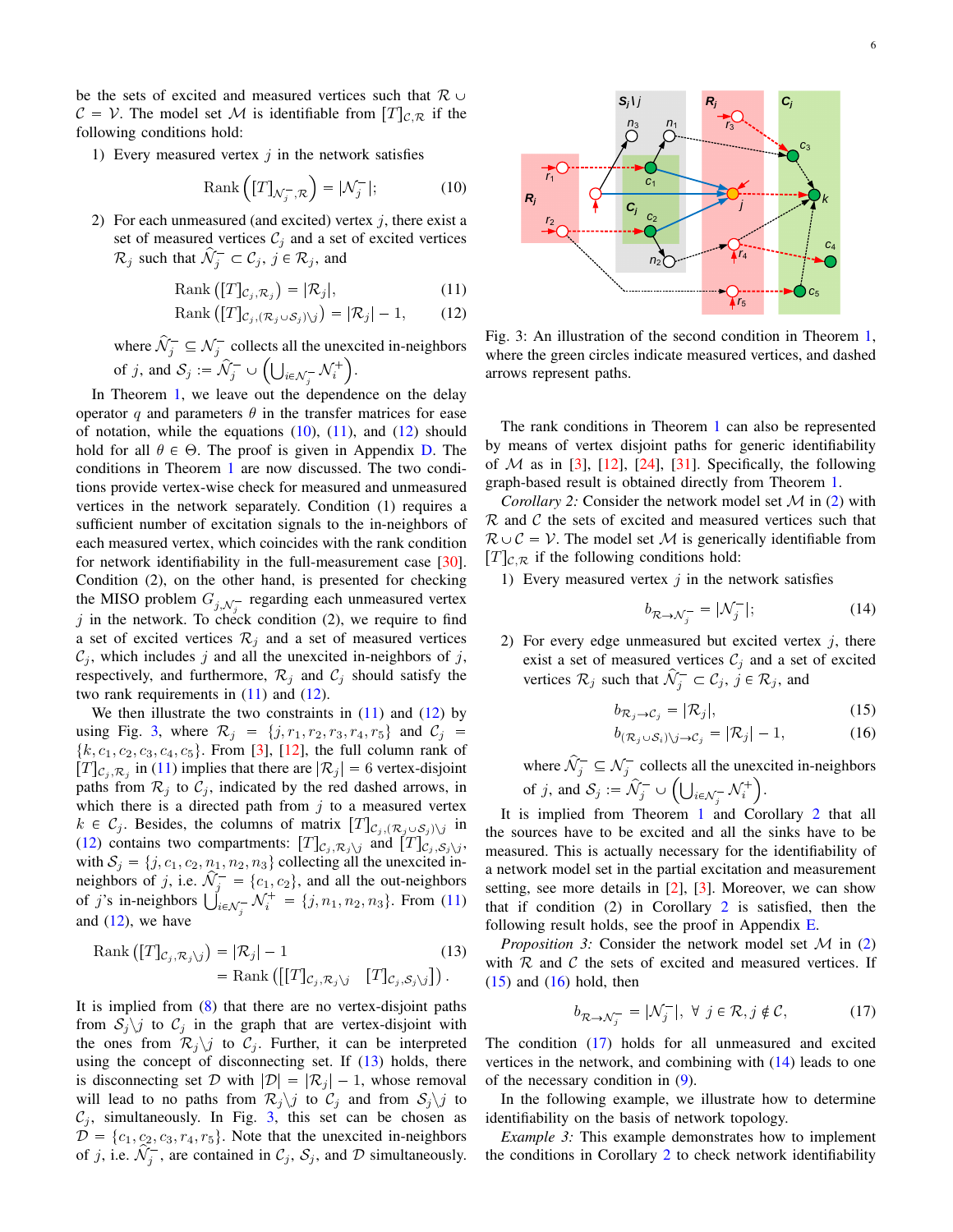<span id="page-6-0"></span>

Fig. 4: An acyclic network, in which all the vertices satisfy the conditions in Theorem [1.](#page-4-4) Thus, the network model set is identifiable.

of the model set  $M$  of an acyclic network in Fig. [4.](#page-6-0) First, it is not hard to verify that each measured vertex in  $\mathcal C$  $\{3, 4, 5\}$  satisfies [\(14\)](#page-5-9), with  $\mathcal{R} = \{1, 2, 4, 6\}$ . Then, to verify generic identifiability of  $M$ , we implement condition (2) in Corollary [2](#page-5-5) to check the unmeasured vertex 1, 2, and 6.

Note that for the source vertices  $j = 1, 6$ , we have  $\mathcal{N}_j^- = \emptyset$ , which implies  $\mathcal{S}_j = \emptyset$ . Thus, the condition (2) in Corollary [2](#page-5-5) becomes:  $b_{\mathcal{R}_j \to \mathcal{C}_j} = |\mathcal{R}_j|$  and  $b_{\mathcal{R}_j \setminus j \to \mathcal{C}_j} =$  $|\mathcal{R}_j| - 1$ , which are satisfied by simply choosing  $\mathcal{R}_j = \{j\}$ and  $C_j = \{5\}$ . Next, vertex 2 is checked, which has the inneighbors  $\mathcal{N}_2^- = \{1, 5\}$  and  $\mathcal{N}_2^- = \{5\}$  unexcited. Therefore, we have  $S_2 = \hat{N}_2^- \cup \left( \bigcup_{i \in \mathcal{N}_2^-} \mathcal{N}_i^+ \right) = \{2, 4, 5\}.$  Consider  $\mathcal{R}_2 = \{2, 4\}$  and  $\mathcal{C}_2 = \{3, 5\}$  that satisfy [\(15\)](#page-5-6), i.e.  $b_{\mathcal{R}_j \to \mathcal{C}_j} = 2$ . It can be verified that  $b_{(\mathcal{R}_2 \cup \mathcal{S}_2)\setminus 2 \to \mathcal{C}_2} = b_{\{4,5\} \to \{3,5\}} = 1$ , i.e. condition (2) in Corollary [2](#page-5-5) is also fulfilled. As a result, all the vertices in this network satisfy the conditions in Corollary [2,](#page-5-5) and thus the model set  $M$  is generically identifiable from  $T|_{\mathcal{C},\mathcal{R}}$ .

To prove the result in Theorem [1,](#page-4-4) we utilize the hierarchical structure in an acyclic network that partitions the vertices into different layers. We refer to Appendix [D](#page-10-0) for the detailed reasoning. The conditions in Theorem [1](#page-4-4) is a result of vertexwise analysis starting from the top layer to the lower ones. It is worth noting that  $(10)$  is also a necessary condition for measured vertices, while for every unmeasured vertex, condition (2) in Theorem [1](#page-4-4) needs to be satisfied to guarantee that each module with this vertex as an output is identifiable in  $M$ . In contrast to Theorem [1,](#page-4-4) we can also apply a dual reasoning that starts from the measured bottom layer in an acyclic network. Then, we would find an alternative condition for identifiability as follows.

*Corollary 3:* Consider the network model set M in [\(2\)](#page-2-1). Let  $\mathcal{R} \subseteq \mathcal{V}$  and  $\mathcal{C} \subseteq \mathcal{V}$  be the sets of excited and measured vertices such that  $\mathcal{R} \cup \mathcal{C} = \mathcal{V}$ . The model set M is identifiable from  $[T]_{\mathcal{C},\mathcal{R}}$  if the following conditions hold:

1) Every excited vertex  $i$  in the network satisfies

<span id="page-6-1"></span>
$$
\mathrm{Rank}\left(\left[T\right]_{\mathcal{C},\mathcal{N}_i^+}\right)=|\mathcal{N}_i^+|;
$$

2) For each unexcited vertex  $i$  which is measured, there exist sets of measured vertices  $C_i$  and excited vertices  $\mathcal{R}_i$  such that  $\hat{\mathcal{N}}_i^+ \subset \mathcal{R}_i$ ,  $i \in \mathcal{C}_j$ , and

Rank 
$$
([T]_{\mathcal{C}_i, \mathcal{R}_i}) = |\mathcal{C}_i|
$$
,  
\nRank  $([T]_{(\mathcal{C}_i \cup \mathcal{S}_i)\setminus i, \mathcal{R}_i}) = |\mathcal{C}_i| - 1$ ,

where  $\hat{\mathcal{N}}_i^+ \subseteq \mathcal{N}_i^+$  collects all the unmeasured outneighbors of i, and  $S_i := \hat{\mathcal{N}}_i^+ \cup \left( \bigcup_{j \in \mathcal{N}_i^+} \mathcal{N}_j^- \right)$ .

The results can be proved by directly applying Lemma [1,](#page-2-5) considering the transpose network of  $M$ , and thus is omitted here. Similarly, we can extend the rank conditions in Corollary [3](#page-6-1) to path-based conditions for generic identifiability of M as in Corollary [2,](#page-5-5) where we have  $b_{\mathcal{N}_{i}^{+} \rightarrow C} = |\mathcal{C}_{i}|$  and  $b_{\mathcal{R}_i \to \mathcal{C}_i} = b_{\mathcal{R}_i \to (\mathcal{C}_i \cup \mathcal{S}_i) \setminus i} + 1 = |\mathcal{C}_i|$  instead for the two conditions in Corollary [3.](#page-6-1)

*Remark 2:* All the rank conditions in Theorem [1](#page-4-4) and Corollary [3](#page-6-1) can be regarded as a generalization of the conditions in the full measurement case  $[30]$  or full excitation case  $[12]$ , [\[27\]](#page-13-8). If all the vertices are measured, only  $(10)$  is required. When all the vertices are excited, we turn to verify condition (2) for each vertex i. Moreover, we can reformulate  $(11)$  and [\(12\)](#page-5-2) by considering the identifiability of the modules  $G_{\mathcal{N}_{i}^{+},i}$  in the MISO setting. To this end, j in [\(12\)](#page-5-2) is replaced by  $\mathcal{N}_i^*$  that directly leads to [\(12\)](#page-5-2). Now, we have  $\text{Rank}([T]_{C_j, \mathcal{R}_j}) = |\mathcal{R}_j|$ for some sets  $C_j \subseteq \mathcal{C}$  and  $\mathcal{R}_j \subseteq \mathcal{R}$ , where  $\mathcal{N}_i^+ \subseteq \mathcal{R}_j$ . Clearly, it is equivalent to  $\text{Rank}([T]_{\mathcal{C},\mathcal{N}_i^+}) = |\mathcal{N}_i^+|$ , that is necessary and sufficient condition for network identifiability in the full excitation case.

#### *B. Allocation of Actuators and Sensors in Acyclic Networks*

In this part, we present a synthesis scheme to allocate excitation and measurement signals for identifiability of an acyclic network model set. The rank condition in Theorem [1](#page-4-4) and Corollary [3](#page-6-1) have provided an instrumental tool for verifying identifiability of an acyclic network model set. However, these conditions are established based on a vertex-wise analysis, which is less effective for a synthesis problem. Thus, it is desired to have a more compact identifiability condition for an acyclic network.

To this end, we resort to a graph covering approach as in [\[5\]](#page-13-20). In [\[5\]](#page-13-20), all the vertices in a directed network are measured, and the allocation scheme therein is to decompose the underlying graph of the network into edge-disjoint *pseudotrees*, whose roots are supposed to be excited for generic identifiability. In this work, we extend the work in [\[5\]](#page-13-20) to the partial excitation and measurement case. To cover an acyclic network, we simply use a set of disjoint directed trees.

A *directed tree*, denoted by  $T$ , is a special acyclic graph containing a unique *root* vertex, from which there is exactly one directed path to every other vertex in  $\mathcal T$ . The sinks in  $\mathcal T$ are also called *leaves*, and the vertices that are neither the root nor leaves of  $T$  are *internal vertices*. Analogously, an anti-tree  $\tilde{\mathcal{T}}$  is defined as such each vertex in  $\tilde{\mathcal{T}}$  has exactly one directed path to a unique *root* vertex, while all the sources in  $T$  are called *leaves*.

<span id="page-6-2"></span>Then, we define the concept of disjoint trees.

*Definition 3 (Disjoint trees)*: In a directed acyclic graph  $G$ , two trees  $\mathcal{T}_1$  and  $\mathcal{T}_2$  are called **disjoint** if

- 1)  $\mathcal{T}_1$  and  $\mathcal{T}_2$  do not share edges, and
- 2) the edges incident from a common vertex in  $\mathcal{T}_1$  or  $\mathcal{T}_2$ are included in the same tree.

In parallel with disjoint trees, we can define disjoint antitrees. Two anti-trees  $\mathcal{T}_1$  and  $\mathcal{T}_2$  are *disjoint* if  $\mathcal{T}_1$  and  $\mathcal{T}_2$  do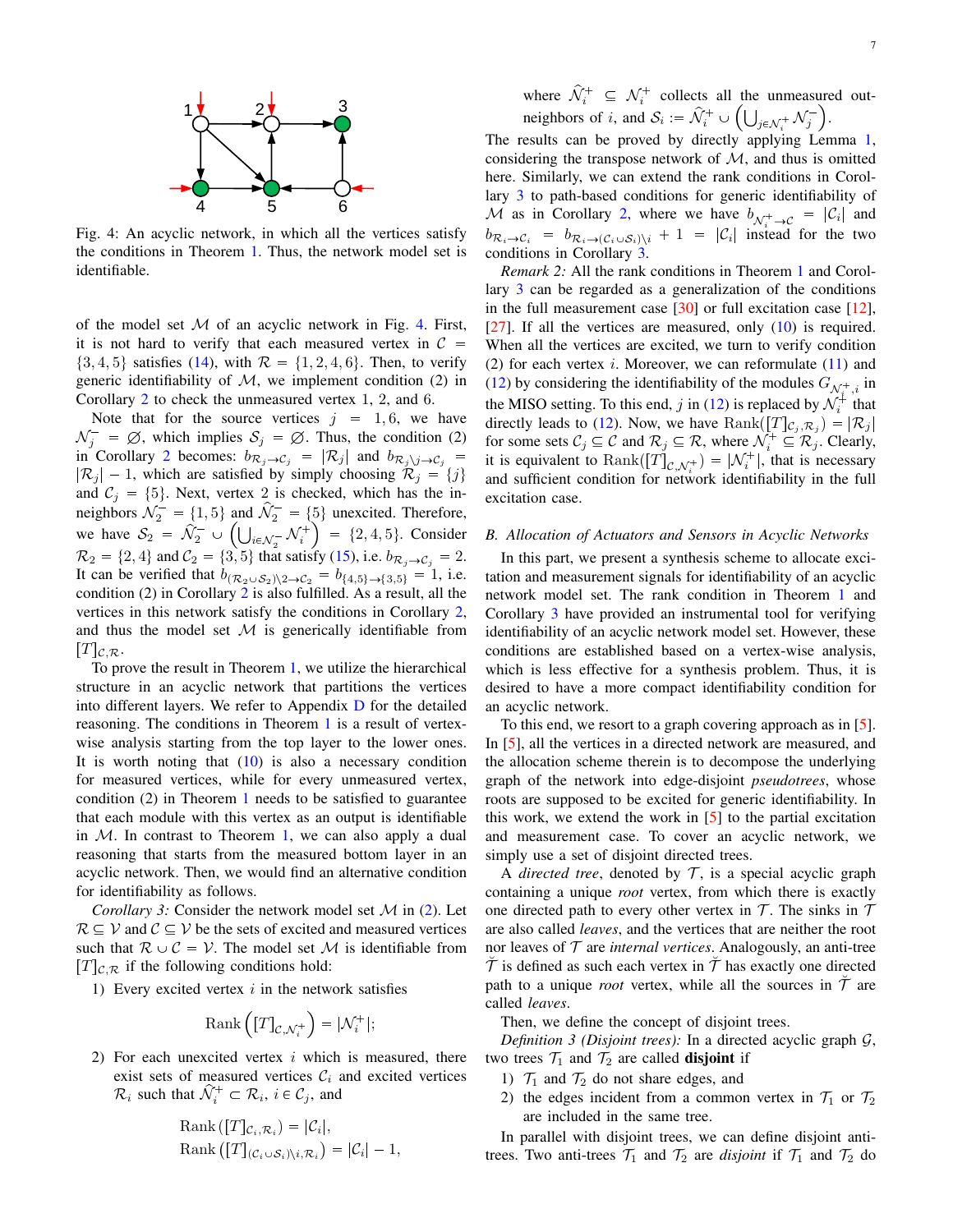not share edges, the edges incident to a common vertex in  $\mathcal{T}_1$ or  $\mathcal{T}_2$  are included in the same anti-tree.

It should be emphasized that any acyclic graph can be decomposed into a set of disjoint trees or disjoint anti-trees, namely, there always exist a disjoint tree/anti-tree covering all the edges of an acyclic graph, and such covering is not unique. Based on that, we present a new identifiability condition for acyclic networks as follows.

<span id="page-7-0"></span>*Theorem 2 (Tree/Anti-Tree Covering):* Consider a network model set M associating with an acyclic graph G with  $V =$  $\mathcal{R} \cup \mathcal{C}$ . Then, M is generically identifiable if either of the following two conditions holds:

- 1)  $G$  can be decomposed into a set of disjoint trees, and for each tree, its root is excited and all the leaves are measured.
- 2)  $G$  can be decomposed into a set of disjoint anti-trees, and for each anti-tree, its root is measured, and all the leaves are excited.

The detailed proof is presented in Appendix [F.](#page-12-2) Note that the second condition in Theorem [2](#page-7-0) can be proven using the results in Section [III](#page-2-0) on transpose networks, but it is worth noting that the two conditions in Theorem [2](#page-7-0) are dual but not equivalent. Even if there does not exist a disjoint tree covering obeying condition (1), we may still find a set of disjoint anti-trees that covers all the edges of  $G$  and satisfies condition (1). Thus, the two conditions are actually complementary to each other. The following example is given to demonstrate this point.

*Example 4:* Consider a model set M governed by the dynamic network in Fig. [5a.](#page-7-1) It can be found that there are two disjoint trees highlighted by the blue and red colors, covering all the edges of the graph, while their roots are excited, and every leaf is measured. Therefore, it follows from condition (1) in Theorem [2](#page-7-0) that  $M$  is generically identifiable. Note that we can also measure the vertices 2, 3, 4, then they are not necessarily excited. However, we cannot apply condition (2) in this scenario as there is no set of disjoint anti-trees with measured roots and excited leaves. If we change the network to Fig. [5b](#page-7-1) where vertex 4 becomes measured, then two disjoint anti-trees are found indicated by the blue and red colors where both anti-trees have measured roots and excited leaves, so that condition (2) is applied to yield generic identifiability of  $\mathcal M$ in this case.

Compared to the sufficient conditions in Theorem [1,](#page-4-4) the ones in Theorem [2](#page-7-0) are more conservative in the sense of identifiability analysis. This conservativeness is embodied in the following facts:

- 1) If condition (1) of Theorem [2](#page-7-0) holds, then  $|\mathcal{N}_j^-| \leq 1$  for every unmeasured vertex  $j$  in the network;
- [2](#page-7-0)) If condition (2) of Theorem 2 holds, then  $|\mathcal{N}_i^+| \le 1$  for every unexcited vertex  $i$  in the network.

These necessary conditions can be verified by using the disjointness property of trees and anti-trees, and they are implicitly required in the theorem. Despite the conservativeness compared to Theorem [1,](#page-4-4) Theorem [2](#page-7-0) provides more compact conditions on the level of a full graph rather than a vertex-wise analysis. This will facilitate a synthesis procedure towards the signal allocation problem in acyclic networks.

<span id="page-7-1"></span>

Fig. 5: Generic identifiability analysis of an acyclic network using Theorem [2.](#page-7-0) (a) The network is decomposed into two disjoint trees, indicated by different colors, and each tree has a excited root and measured leaves. (b) An anti-tree covering is found in a network with the same topology as in (a), where each anti-tree has a measured root and excited leaves.

| <b>Algorithm 1</b> Tree Covering of Acyclic Graphs |  |
|----------------------------------------------------|--|
| <b>Input:</b> An acyclic graph $\mathcal{G}$       |  |
| 1: Decompose $G$ into a set of minimal trees.      |  |

- 2: repeat
- 3: Merge two trees into a single tree if their union remains a tree.
- <span id="page-7-2"></span>4: until There is no mergeable trees.

#### *C. Algorithm*

Given an acyclic network without any excitations and measurements, the synthesis problem in this paper is to *allocating a minimum number of actuators and sensors, i.e.,*  $|\mathcal{R}| + |\mathcal{C}|$ *, to achieve generic identifiability* of the network.

To tackle this problem, we devise a graph-theoretical algorithm to allocate actuators and sensors on the basis of Theorem [2.](#page-7-0) The main steps follows similarly as in [\[5\]](#page-13-20), where we have presented a heuristic algorithm to find a set of disjoint pseudotrees to cover all the edges in a cyclic graph. In the following, we devise a two-step scheme for signal allocation in acyclic networks. The detailed procedure of is now elaborated, with an illustration of an example in Fig. [6.](#page-8-0)

(1) *Tree Covering.* For any acyclic graph, we can always find a set of disjoint trees covering all its edges. Due to the identifiability condition in Theorem [2,](#page-7-0) it is desirable to have a covering with a minimum number of trees. However, the this minimal covering problem is a combinatorial optimization problem, whose solution is not unique. Therefore, we adopt a heuristic algorithm to find a local optimal solution to the tree covering problem, see Algorithm [1.](#page-7-2)

In Algorithm [1,](#page-7-2) a minimal tree is a tree that consists of a vertex and all its out-neighbors with all the edges incident from the vertex to the out-neighbors. Note that any acyclic graph admits such a decomposition, and any two minimal trees which share common vertices are disjoint [\[5\]](#page-13-20). In Fig. [6a,](#page-8-0)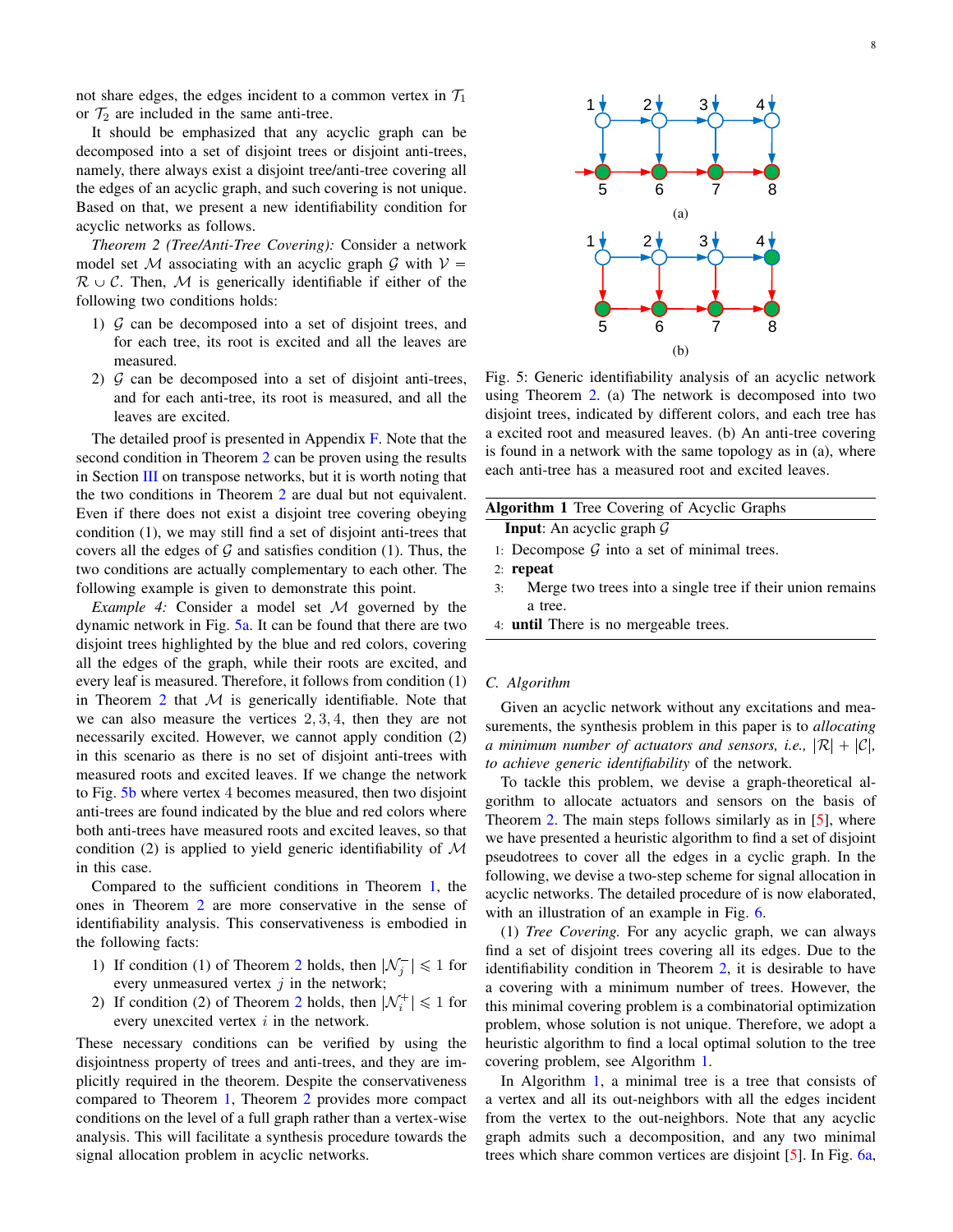a graph of 20 vertices is partitioned into 16 minimal trees indicated by different colors. Starting from the minimal tree covering, the merging step will reduce the total number of trees required to cover the graph. For the graph in Fig. [6a,](#page-8-0) a tree covering is generated, shown in Fig. [6b,](#page-8-0) which contains only 7 disjoint trees. It can be verified that for this specific example, the resulting tree covering has a minimum cardinality.

*Remark 3:* Note that the result of the tree covering for a given graph is dependent on the order of merging. The minimum covering is not always guaranteed, while a local minimum can be achieved. In  $[5]$ , a particular order of merging is proposed to yield an effective solution to the minimum covering problem. The details therefore is omitted in this paper.

(2) *Signal Allocation.* A direct application of condition (1) in Theorem [2](#page-7-0) implies that we can allocate excitation signals at the roots of the trees in the resulting covering and measure all the leaves of these trees, while the rest of vertices in the graph can be either excited or measured. Condition (1) in Theorem [2](#page-7-0) then guarantees the generic identifiability of the model set of this acyclic network.

Note that if two or more trees have a vertex in common, this shared vertex is required to be measured, which may lead to a set of measured roots in the trees, coinciding with  $\mathcal{R} \cap \mathcal{C}$ , while the other vertices in  $\mathcal{G}$  are either excited or measured. For the network in Fig. [6b,](#page-8-0) the roots  $\mathcal{R}_t$  =  $\{2, 3, 4, 6, 7, 17, 20\}$  are to be excited, and the leaves  $\mathcal{L}_t$  =  $\{3, 5, 6, 7, 8, 9, 10, 11, 12, 13, 15, 16, 18\}$  are to be measured. The remaining vertices 1, 14 and 19 are internal vertices in the trees that can be either excited or measured. In this example, we choose to excite vertices 1 and 14, and measure vertex 19. Then, the network model set is generically identifiable due to Theorem [2.](#page-7-0)

Observe that when  $|\mathcal{R}| + |\mathcal{C}|$  is minimized, it equivalently yields a minimum number of vertices that are excited and measured simultaneously, i.e.  $\mathcal{R}\cap\mathcal{C}$  is minimized. To further reduce the number of required signals, a subsequent operation is taken to check the redundant excitation signals assigned to the vertices in the set  $\mathcal{R} \cap \mathcal{C}$  by using Corollary [2.](#page-5-5) Removing these unnecessary excitation signals further gives a smaller cardinality of  $\mathcal{R} \cap \mathcal{C}$ .

Specifically, we inspect each tree  $\mathcal{T}_k$  whose root is an element in  $\mathcal{R}\cap\mathcal{C}$  that is excited and measured simultaneously. If the network model set remains generic identifiable after removing the excitation signal on the root of  $\mathcal{T}_k$ , i.e. all measured vertices in  $\mathcal{T}_k$  still satisfy [\(14\)](#page-5-9), and all the excited vertices in  $\mathcal{T}_k$  fulfill the conditions in [\(15\)](#page-5-6) and [\(16\)](#page-5-7), then we can take out the excitation signal allocated at the root of  $\mathcal{T}_k$ .

We consider the network in Fig. [6b](#page-8-0) as an example. Observe that  $\mathcal{R} \cap \mathcal{C} = \{3, 6, 7\}$ , which are all measured root vertices. If we remove  $r<sub>5</sub>$  on vertex 6, the resulting network will remains generic identifiable since  $b_{\mathcal{R}\setminus\{6\}\to\mathcal{N}_k^-} = |\mathcal{N}_k^-|$  holds for both measured vertex  $k = 7$  and 8 in the cyan tree. Following a similar reasoning, we can also remove  $r_6$  by analyzing vertex 7 as the root of the blue tree. Therefore, we can delete 6 and 7 in R. Note that we cannot remove  $r_3$  in the black tree, since vertex 9 in this tree has four in-neighbors and thus requires

<span id="page-8-0"></span>

(b) Tree Covering and Signal Allocation

Fig. 6: Illustration of the tree covering method for actuator/sensor allocation. (a) An acyclic graph is covered by a set of disjoint minimal trees, which are indicated by different colors. (b) A tree covering with a minimum cardinality. The roots and leaves of the trees are to be excited and measured, respectively. Furthermore,  $r_5$  and  $r_6$  are redundant for generic identifiability by applying Corollary [2](#page-5-5) and thus can be removed.

four vertex-disjoint paths from the excited vertices to its inneighbors, which will not happen if  $r_3$  is removed.

*Remark 4:* The above procedure utilizes the first condition in Theorem [2](#page-7-0) to find the two potential sets  $R$  and  $C$  for allocating actuators and sensors, respectively. Alternatively, we can also design a different scheme according to the second condition in Theorem [2,](#page-7-0) where an anti-tree covering of  $G$  is considered. Particularly, we first seek for a minimum set of disjoint anti-trees that cover all the edges of  $G$  and then allocate sensors and actuators at the roots and leaves of the antitrees, respectively. To pursue a minimum number of measured vertices, we apply Corollary [3](#page-6-1) to check if the vertices in  $\mathcal{R}\cap\mathcal{C}$ are necessary to be measured. We apply the anti-tree covering scheme to the network in Fig. [6](#page-8-0) and obtain a set of antitrees as shown in Fig. [7,](#page-9-3) where the roots of the anti-trees, i.e.  $\mathcal{R}_t = \{5, 6, 10, 11, 13, 16, 18, 19\}$ , are measured, and the all the leaves in  $\mathcal{L}_t = \{2, 4, 7, 8, 10, 12, 13, 14, 15, 17, 20\}$  are excited. The internal vertices include 1, 9, 19 can be either excited or measured. Thereby, we have  $\mathcal{R} \cap \mathcal{C} = \{6, 10, 13\}.$ Notice that  $b_{\mathcal{N}_{k}^{+}\to\mathcal{C}\backslash\{6\}} = |\mathcal{N}_{k}^{+}|$  holds for all the vertices in the tree rooted at vertex 6. Therefore, we can further remove 6 from  $C$ , and the network model set will remain generic identifiability.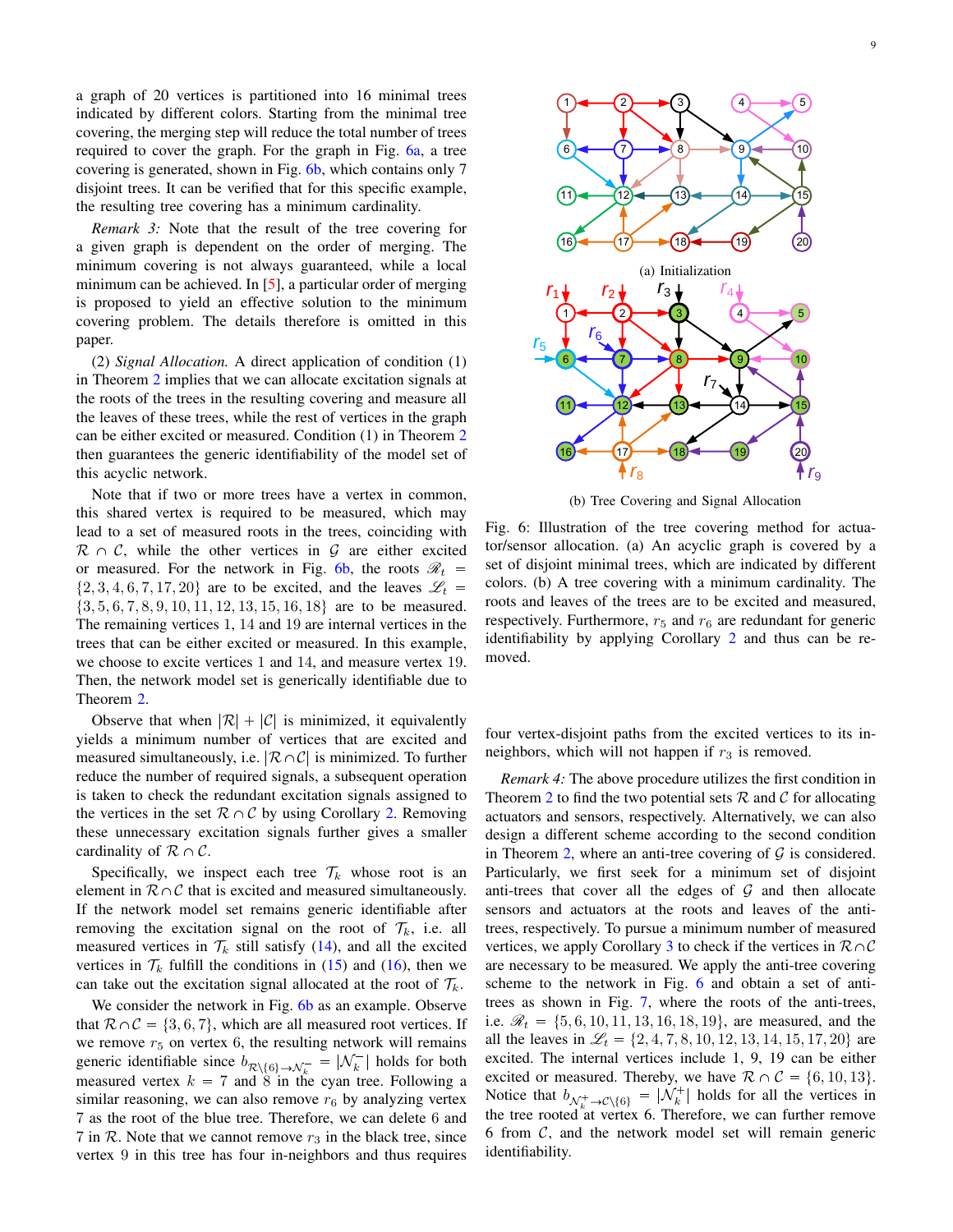<span id="page-9-3"></span>

Fig. 7: Illustration of the anti-tree covering method for actuator/sensor allocation. The acyclic graph in Fig. [6](#page-8-0) is now covered by a set of disjoint anti trees, which are indicated by different colors. In each anti-tree, the root is measured, and the leaves are excited. Furthermore, it can be verified that the measurement at vertex 6 is redundant for generic identifiability and thus can be removed.

#### V. CONCLUSIONS

<span id="page-9-0"></span>In this paper, we have analyzed identifiability in acyclic dynamic networks where only partial excitation and measurement signals are available. The concept of transpose networks is introduced, whose identifiability is shown to be equivalent to identifiability of its corresponding original network. We have also presented a necessary condition for identifiability of general networks, where the identifiability problem is interpreted as solving a system of nonlinear equations with the parameterized modules as indeterminate variables.

The other major contribution of this paper is to present two sufficient conditions for identifiability of acyclic networks. The first condition can be implemented to analyze identifiability of a given acyclic network based on a vertex-wise check. The second condition, on the other hand, is established using the concept of disjoint tree/anti-tree covering and is instrumental to develop an algorithmic procedure that selects excitation and measured signals such that an acyclic network is generically identifiable.

#### APPENDIX

#### <span id="page-9-1"></span>*A. Proof of Lemma [1](#page-2-5)*

From Definition [1,](#page-2-3) a module  $G_{ij}$  is identifiable in the model set  $M$  if and only if the following implication holds:

<span id="page-9-4"></span>
$$
CT(q, \theta_0)R = CT(q, \theta_1)R \Rightarrow G_{ij}(q, \theta_0) = G_{ij}(q, \theta_1), \tag{18}
$$

for all  $\theta_0, \theta_1 \in \Theta$ . Analogously, the network identifiability of a module  $\tilde{G}_{ji}$  in the model set  $\mathcal{M}(\mathcal{G}')$  is equivalent to the implication

$$
R^{\top} (I - \tilde{G}(q, \theta_0))^{-1} C^{\top} = R^{\top} (I - \tilde{G}(q, \theta_1))^{-1} C^{\top}
$$
  

$$
\Rightarrow \tilde{G}_{ji}(q, \theta_0) = \tilde{G}_{ji}(q, \theta_1), \quad (19)
$$

Observe that  $(CTR)^{\top} = R^{\top}(I - \tilde{G})^{-1}C^{\top}$ , which is the transfer matrix of the transpose network. Therefore, the equations on the left hand side of equations [\(18\)](#page-9-4) and [\(19\)](#page-9-5) are equivalent, from which the first claim immediately follows. The second statement on the overall model set is obtained by applying the above reasoning to all the modules in the network [\(1\)](#page-1-1).

#### *B. Proof of Lemma [2](#page-4-0)*

The analytic function  $T$  can be expanded in the Taylor series as

$$
T = (I - G)^{-1} = I + \sum_{k=1}^{\infty} G^{k}.
$$
 (20)

To prove the two statements in the lemma, it is sufficient to show that, for any  $k \ge 1$ ,  $[G^k]_{ii} = 0$ , and  $[G^k]_{ij}$  is the sum of all directed paths from  $j$  to  $i$  of length  $k$ .

We proceed the proof by induction on k. For  $k = 1$ , the result holds immediately, since  $G^1 = G$ , where the main diagonal entries are all 0, while each nonzero off-diagonal entry  $G_{ij}$  is the path of length 1 from j to i. Assume now that the inductive hypothesis holds for some  $k \geq 1$ . Note that any path of length  $k + 1$  from j to i, with  $i \neq j$ , consists of an edge  $G_{iz}$  for some vertex  $z \in \mathcal{N}_i^-$  and a path of length k from  $j$  and  $z$ . It then gives

<span id="page-9-6"></span>
$$
[G^{k+1}]_{ij} = \sum_{z \in \mathcal{N}_i^-} G_{iz} [G^k]_{zj},
$$
 (21)

where  $[G^k]_{zj}$  represents the sum of all directed paths of length k from j to z. Therefore, the expression of  $[G^{k+1}]_{ij}$  in [\(21\)](#page-9-6) implies the sum of all directed paths of length  $k + 1$  from j to *i*. For the case that  $i = j$  in [\(21\)](#page-9-6),  $[G^k]_{zi} = 0$  holds since  $G$  is acyclic, e.g., there is no directed circle from vertex i to itself, which leads to  $[G^{k+1}]_{ii} = 0$ . That completes the proof.

# <span id="page-9-2"></span>*C. Proof of Proposition [2](#page-4-1)*

If the condition in Proposition [2](#page-4-1) holds, the mapping  $T_{ii}$ , without loss of generality, can be represented as

<span id="page-9-7"></span>
$$
T_{ji} = T_{j\mu} G_{\mu\nu} T_{\nu i} + T_{\text{rem}},\tag{22}
$$

where  $T_{j\mu}$  and  $T_{\nu i}$  include all the paths from  $\mu$  to j and from i to  $\nu$ , respectively;  $T_{\text{rem}}$  represents all the paths from i to  $j$  that exclude the ones in  $P$  and do not contain the edge  $(\nu, \mu)$ . It implies that all the elements in  $T_{\text{rem}}$  are known from the previous  $k - 1$  iterations. Note that the set  $P$  collects all the unknown paths corresponding to the transfer matrix  $T_{j\mu}G_{\mu\nu}T_{\nu i}$ , which is known and computed as  $T_{ji} - T_{\text{rem}}$ .

<span id="page-9-5"></span>Then, the identifiability of  $G_{\mu\nu}$  in M is analyzed under four situations. First, if vertex  $\nu$  is measured, and  $\mu$  is excited, then  $T_{j\mu}$  and  $T_{\nu i}$  can be obtained so that  $G_{\mu\nu} = T_{j\mu}^{-1} (T_{ji} T_{\text{rem}}$ ) $T_{\nu i}^{-1}$ . Second, if vertex  $\nu$  is excited, and  $\mu$  is measured, then  $G_{\mu\nu}$  can be directly obtained from the mapping  $T_{\mu\nu}$ , yielding that all the paths from  $\nu$  to  $\mu$  other than  $G_{\mu\nu}$  are known from  $T_{\text{rem}}$ . Third, if both vertices  $\mu$  and  $\nu$  are excited, the two terms  $T_{j\mu}$  and  $T_{j\nu} = T_{j\mu}G_{\mu\nu}$  in [\(22\)](#page-9-7) can be obtained due to excited vertex  $i$  and measured vertex  $j$ . From the two terms,  $G_{\mu\nu}$  can be obtained. For the fourth situation where  $\mu$ and  $\nu$  are both measured, we simply compute  $G_{ji}$  from the two terms  $T_{\mu i} = G_{\mu\nu} T_{\nu i}$  and  $T_{\mu i}$  in [\(22\)](#page-9-7), which shows the identifiability of  $G_{\nu\mu}$  in M.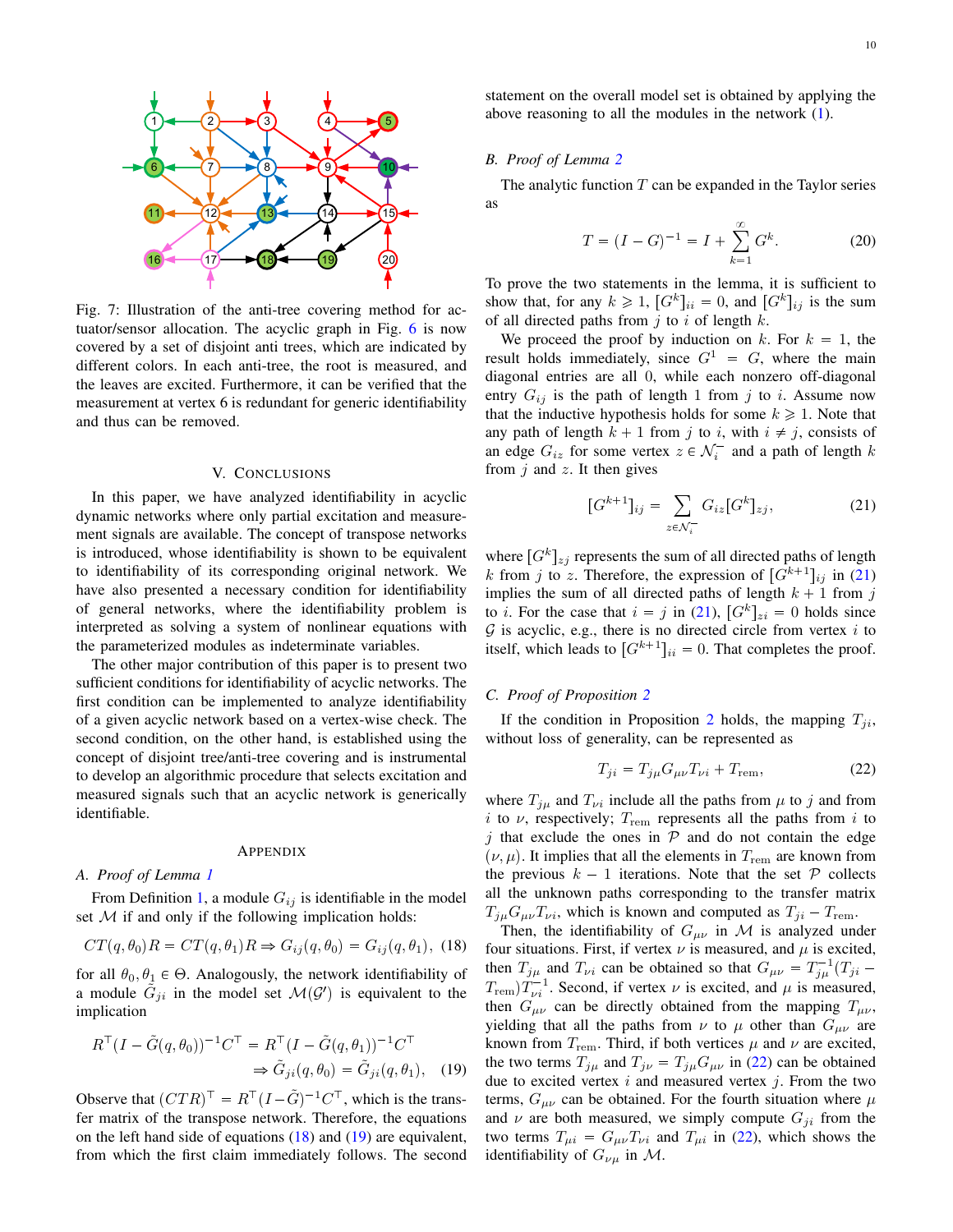# <span id="page-10-0"></span>*D. Proof of Theorem [1](#page-4-4)*

In our previous works [\[23\]](#page-13-21), [\[24\]](#page-13-26), the concept of disconnecting sets has been used as a key enabler for the identifiability analysis and signal allocation problem in a single module setting. In this paper, we also capitalize on the properties of disconnecting sets to prove the identifiability conditions for a full network in Theorem [1.](#page-4-4)

Before proving Theorem [1,](#page-4-4) two important properties of disconnecting sets are recapped from [\[20\]](#page-13-29), [\[23\]](#page-13-21), [\[24\]](#page-13-26). First, the concept of disconnecting sets is closely related to vertex disjoint paths, as presented in the well-known Menger's theorem.

<span id="page-10-1"></span>*Theorem 3:* [\[20\]](#page-13-29) Let  $X$  and  $Y$  be two vertex subsets in a directed graph  $G$ . Let  $D$  be a minimum disconnecting set from  $\mathcal X$  to  $\mathcal Y$ . Then,

$$
|\mathcal{D}| = b_{\mathcal{X} \to \mathcal{Y}},\tag{23}
$$

where  $b_{\mathcal{X}\rightarrow\mathcal{Y}}$  is the maximum number of vertex disjoint paths from  $\mathcal X$  to  $\mathcal Y$ .

It is further shown in  $[23]$  that we can obtain a factorization of the mapping from the vertex signals from  $\mathcal X$  to  $\mathcal Y$  in a dynamic network by means of a disconnecting set  $D$  from  $\mathcal X$ to  $Y$  in the associated graph. This factorization is instrumental for the proof of Theorem [1.](#page-4-4)

<span id="page-10-2"></span>*Lemma 3:* [\[23\]](#page-13-21), [\[24\]](#page-13-26) Consider a network model in [\(1\)](#page-1-1) associated with a directed graph  $G$ , and the transfer matrix T in [\(3\)](#page-2-6). Let D be a disconnecting set from X to Y in G. Then there exist proper transfer matrices  $K$  and  $Q$  such that

$$
[T]_{\mathcal{Y},\mathcal{X}} = K[T]_{\mathcal{D},\mathcal{X}} = [T]_{\mathcal{Y},\mathcal{D}} Q,\tag{24}
$$

where K is left invertible if  $\text{Rank}([T]_{\mathcal{Y},\mathcal{D}}) = |\mathcal{D}|$ , and Q is right invertible if  $\text{Rank}([T]_{\mathcal{D},\mathcal{X}}) = |\mathcal{D}|.$ 

Thanks to the properties of disconnecting sets in Theorem [3](#page-10-1) and Lemma [3,](#page-10-2) we are ready to prove Theorem [1.](#page-4-4)

The proof relies on a particular property of acyclic graphs, that is a hierarchical structure in terms of vertex reachability. Specifically, for any acyclic graph  $G$ , we can partition its vertex set  $V$  into different layers (subsets), denoted by  $\mathcal{L}_1, \mathcal{L}_2, \dots, \mathcal{L}_N$  with  $N \leq L$ , such that the following conditions hold:

- 1) The vertices in the same layer cannot reach each other;
- 2) For any two layers  $\mathcal{L}_{\mu}$ ,  $\mathcal{L}_{\nu}$  with  $\mu < \nu$ , there is a vertex in  $\mathcal{L}_{\mu}$  that can reach a vertex in  $\mathcal{L}_{\nu}$ , but not vise versa.

Note that there may be multiple options to partition the vertices in an acyclic graph  $G$  to form a hierarchical structure. In this proof, we consider a specific one where the top layer  $\mathcal{L}_1$  is the set of source vertices, while the bottom layer  $\mathcal{L}_N$  collects all the sink vertices. Moreover, we can prove that  $\mathcal{L}_1$  is excited and  $\mathcal{L}_N$  is measured as follows. By contradiction, assume a vertex  $j \in \mathcal{L}_N$  unmeasured, then j is excited due to  $\mathcal{R} \cup \mathcal{C} = \mathcal{V}$ . From condition (2) in Theorem [1,](#page-4-4) it is required that there exists a set of measured vertices  $C_j$  such that [\(11\)](#page-5-1) holds. Since j has no out-neighbors and  $j \in \mathcal{R}_j$ , the j-th column of the matrix  $[T]_{\mathcal{C}_j, \mathcal{R}_j}$  is zero, which contradicts [\(11\)](#page-5-1) that requires full column rank of  $[T]_{C_j, R_j}$ . Therefore, all the vertices in  $\mathcal{L}_N$  are measured. Next, we can show that all the vertices in  $k \in \mathcal{L}_1$  $k \in \mathcal{L}_1$  are excited. If the conditions in Theorem 1 hold, then for each vertex  $i$  in  $\mathcal{G}$ ,

<span id="page-10-3"></span>
$$
b_{\mathcal{R}\to\mathcal{N}_j^-} = |\mathcal{N}_j^-|.\tag{25}
$$

We refer to  $(14)$  and Proposition [1](#page-3-6) for this statement, which are implied by Theorem [1.](#page-4-4) Therefore, any  $k \in \mathcal{L}_1$  should be excited. Otherwise, there will be a out-neighbor  $j$  of  $k$  that does not satisfy [\(25\)](#page-10-3).

We can apply an analogous reasoning to the transpose network with graph  $\mathcal{G}'$  of the original network, which gives that all the sinks in  $\mathcal{G}'$  are measured if the model set of the transpose network is identifiable. With Lemma [1,](#page-2-5) it is necessary to have all the sources of  $G$ , i.e. the vertices in  $\mathcal{L}_1$ , are excited for identifiability of  $M$ . Then, identifiability of the network model set  $M$  is equivalent to that all the modules  $G_{ji}$ is identifiable in M, for all  $i \in \mathcal{N}_j^-$  and j in all the layers. We, therefore, proceed the proof by induction.

First, we analyze the vertices in  $\mathcal{L}_2$ . For any measured vertex  $j \in \mathcal{L}_2$ , all its in-neighbors  $\mathcal{N}_j^-$  are sources in  $\mathcal{L}_1$ , which are excited, and  $\hat{\mathcal{N}}_j^- = \emptyset$ . From each  $k \in \mathcal{N}_j^- \subseteq \mathcal{L}_1$ , the directed edge  $(i, j)$  is the unique path from i to j, thus we obtain from Corollary [1](#page-4-2) that  $G_{ji}$  is identifiable in M for all  $i \in \mathcal{N}_j^-$ . For the other vertices in  $\mathcal{L}_2$  that are not measured, they are supposed to be excited due to  $C \cup \mathcal{R} = \mathcal{V}$ . Consider the modules  $G_{j,\mathcal{N}_j^-}$  with  $j \in \mathcal{L}_2$  and  $\mathcal{N}_j^- \subseteq \mathcal{L}_1$  excited. Then, we show identifiability of  $G_{j,\mathcal{N}_j^-}$  with both  $\mathcal{N}_j^-$  and j excited whenever the condition  $(2)$  in Theorem [1](#page-4-4) is satisfied. Here, we extend our result in [\[24\]](#page-13-26) for single modules to treat the MISO problem regarding the unmeasured vertex  $j$ .

It is implied from  $(11)$  and  $(12)$  that

$$
\text{Rank}\left([T]_{\mathcal{C}_j,\mathcal{R}_j\setminus j}\right)=|\mathcal{R}_j|-1=\text{Rank}\left([T]_{\mathcal{C}_j,(\mathcal{R}_j\cup\mathcal{S}_j)\setminus j}\right).
$$

Let D be a minimum disconnecting set from  $(\mathcal{R}_i \cup \mathcal{S}_i)$  to  $\mathcal{C}_j$ , where in this case,  $\mathcal{S}_j = \bigcup_{i \in \mathcal{N}_j^-} \mathcal{N}_i^+$  contains all the outneighbors of each in-neighbor of  $j<sub>i</sub>$ . With the relation between transfer matrix rank and vertex disjoint paths in [\[12\]](#page-13-3), [\[26\]](#page-13-27), the rank equality in the preceding equation leads to

<span id="page-10-4"></span>
$$
b_{\mathcal{R}_j \setminus j \to \mathcal{C}_j} = b_{(\mathcal{R}_j \cup \mathcal{S}_j) \setminus j \to \mathcal{C}_j} = |\mathcal{D}|.
$$
 (26)

It implies that D is also a disconnecting set from  $\mathcal{R}_j \setminus j$  to  $\mathcal{C}_j$  as well as a disconnecting set from  $\mathcal{N}_i^+ \backslash j$  to  $\mathcal{C}_j$  for each  $i \in \mathcal{N}_j^-$ . Then, we follow Lemma [3](#page-10-2) to obtain that there exist two transfer matrices  $Q_1$  and  $Q_{2i}$  satisfying

<span id="page-10-5"></span>
$$
[T]_{\mathcal{C}_j, \mathcal{R}_j \setminus j} = [T]_{\mathcal{C}_j, \mathcal{D}} Q_1,\tag{27a}
$$

$$
[T]_{\mathcal{C}_j, \mathcal{N}_i^+ \setminus j} = [T]_{\mathcal{C}_j, \mathcal{D}} Q_{2i}.
$$
 (27b)

Observe that  $[T]_{C_j, R_j}$  is full column rank due to [\(11\)](#page-5-1), which implies that  $[T]_{C_j, \mathcal{R}_j \setminus j}$  is also full column rank, and it is obtained from [\(26\)](#page-10-4) that  $\text{Rank}([T]_{C_j, \mathcal{R}_j \setminus j}) = |\mathcal{D}|$ . Therefore,  $Q_1$  is right invertible from Lemma [3](#page-10-2) and its right inverse is denoted by  $Q_1^{\dagger}$ . Then, it is obtained from [\(27\)](#page-10-5) that

<span id="page-10-6"></span>
$$
[T]_{\mathcal{C}_j, \mathcal{N}_i^+ \setminus j} = [T]_{\mathcal{C}_j, \mathcal{R}_j \setminus j} Q_1^\dagger Q_{2i}.
$$
 (28)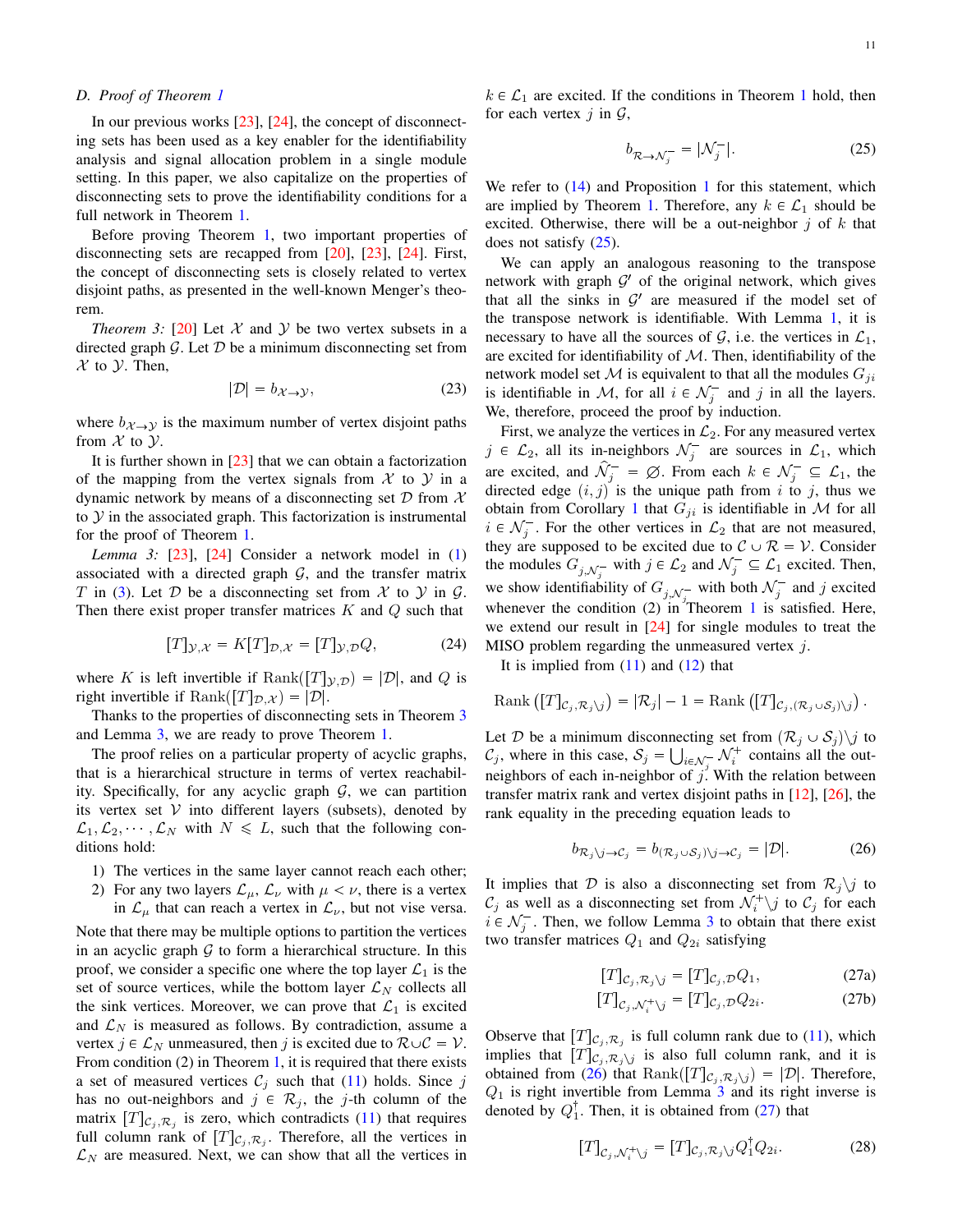Furthermore, we take the *i*-th column of the equation  $CT(I G = C$  that can be permuted to

$$
\begin{bmatrix} [T]_{C_j,j} & [T]_{C_j,\mathcal{N}_i^+\backslash j} & [T]_{C_j,i} & \star \end{bmatrix} \begin{bmatrix} -G_{ji} \\ -G_{\mathcal{N}_i^+\backslash j,i} \\ 1 \\ 0 \end{bmatrix} = C_{\star i},
$$
\n(29)

where  $C_{\star i}$  denotes the *i*-th column of the matrix C, and  $C_{\star i}$ is nonzero if vertex i is measured, and  $C_{\star i} = 0$  otherwise. Substituting  $(28)$  into  $(29)$  then yields

$$
[T]_{\mathcal{C}_j,i} - C_{\star i} = [T]_{\mathcal{C}_j,j} G_{ji} + [T]_{\mathcal{C}_j,\mathcal{R}_j\setminus j} Q_1^{\dagger} Q_{2i} G_{\mathcal{N}_i^+\setminus j,i}.
$$
\n(30)

Let  $[C]_{\star \mathcal{N}_j^-}$  be the submatrix of C that consists of the columns in C indexed by  $\mathcal{N}_j^-$ . By stacking all the equations in [\(30\)](#page-11-2) for all  $i \in \mathcal{N}_j^-$ , we then obtain

$$
[T]_{C_j, \mathcal{N}_j^-} - [C]_{\star \mathcal{N}_j^-}
$$
\n
$$
= [T]_{C_j, j} G_{j, \mathcal{N}_j^-} + [T]_{C_j, \mathcal{R}_j \setminus j} Q_1^\dagger \sum_{i \in \mathcal{N}_j^-} Q_{2i} G_{\mathcal{N}_i^+ \setminus j, \mathcal{N}_j^-}.
$$
\n
$$
= \underbrace{[[T]_{C_j, j} \quad [T]_{C_j, \mathcal{R}_j \setminus j}]}_{[T]_{C_j, \mathcal{R}_j}} \left[ Q_1^\dagger \sum_{i \in \mathcal{N}_j^-} Q_{2i} G_{\mathcal{N}_i^+ \setminus j, \mathcal{N}_j^-} \right],
$$
\n
$$
(31)
$$

from which  $G_{j,\mathcal{N}_i^-}$  can be uniquely determined from the known terms  $[T]_{C_j, \mathcal{R}_j}$  and  $[T]_{C_j, \mathcal{N}_j^-}$  -  $[C]_{\star, \mathcal{N}_j^-}$ , since  $[T]_{C_j, \mathcal{R}_j}$ is full column rank as in [\(11\)](#page-5-1), and the vertices in  $\mathcal{N}_j^- \subseteq \mathcal{L}_1$ are excited. So far, it has been manifested that for any vertex  $j \in \mathcal{L}_2$  that are measured or excited, all the modules in  $G_{j,\mathcal{N}_j^-}$  are identifiable in the network model set M if the two conditions in Theorem [1](#page-4-4) hold.

To proceed with induction on the layers, we assume that the transfer vector  $G_{\ell, \mathcal{N}_{\ell}^-}$  is identifiable in M for each  $\ell \in$  $\mathcal{L} := \mathcal{L}_1 \cup \mathcal{L}_1 \cup \cdots \cup \mathcal{L}_{k-1}$ . We aim to show that  $G_{j, \mathcal{N}_j^-}$  is also identifiable, for all  $j \in \mathcal{L}_k$ . Notice that the hierarchical structure of the acyclic graph allows for a permutation matrix P such that

$$
G=P\begin{bmatrix} G_{\hat{\mathcal{L}},\hat{\mathcal{L}}} & 0 \\ G_{\mathcal{V}\backslash \hat{\mathcal{L}},\hat{\mathcal{L}}} & G_{\mathcal{V}\backslash \hat{\mathcal{L}},\mathcal{V}\backslash \hat{\mathcal{L}}}\end{bmatrix}P^\top,
$$

in which all the nonzero entries in  $G_{\hat{\mathcal{L}}\hat{\mathcal{L}}}$  are identifiable in  $M$ . Based on that, we have

M. Based on that, we have  
\n
$$
T = P^{\top} (I - PGP^{\top})^{-1} P = P^{\top} \begin{bmatrix} (I - G_{\hat{\mathcal{L}}, \hat{\mathcal{L}}})^{-1} & 0 \\ \star & \star \end{bmatrix} P,
$$
\nand thus the transfer matrix  $[T]_{\hat{\mathcal{L}}, \hat{\mathcal{L}}} = (I - G_{\hat{\mathcal{L}}, \hat{\mathcal{L}}})^{-1}$  can be

identified.

Now we consider a measured vertex  $j \in \mathcal{L}_k$ , with  $\mathcal{N}_j^- \subseteq \hat{\mathcal{L}}$ . Then, there exists a set of excited vertices  $\mathcal{R}_i \subseteq \mathcal{R} \cap \hat{\mathcal{L}}$  such that the following relation holds:

<span id="page-11-3"></span>
$$
[T]_{j,\mathcal{R}_j} = G_{j,\mathcal{N}_j^-}[T]_{\mathcal{N}_j^-,\mathcal{R}_j},\tag{32}
$$

 $\begin{aligned} [I]_{j,\mathcal{R}_j} &= G_{j,\mathcal{N}_j^-} [I]_{\mathcal{N}_j^-,\mathcal{R}_j}, \end{aligned}$ <br>
in which  $[T]_{\mathcal{N}_j^-,\mathcal{R}_j}$  is a submatrix of  $[T]_{\hat{\mathcal{L}},\hat{\mathcal{L}}}$ , and it is full row rank as vertex j satisfies [\(7\)](#page-3-4). Then, the entries in  $G_{j,\mathcal{N}_j^-}$ 

are uniquely solved from [\(32\)](#page-11-3), given the fact that both  $[T]_{i,\mathcal{R}_i}$ and  $[T]_{\mathcal{N}_j^{-}, \mathcal{R}_j}$  are identified from the data.

<span id="page-11-1"></span>In the case that vertex  $j$  is unmeasured,  $j$  has to be excited. Then, we follow a similar reasoning as the analysis for  $j \in \mathcal{L}_2$  and thereby obtain [\(31\)](#page-11-4). If all the in-neighbors of j are excited, then identifiability analysis of  $G_{j,\mathcal{N}_j^-}$  follows the same argument as  $j \in \mathcal{L}_2$ . While  $\widehat{\mathcal{N}}_j^- \neq \emptyset$ , i.e. there exist unexcited but measured in-neighbors of  $j$ , we cannot acquire all the elements in the transfer matrix  $[T]_{C_j, \mathcal{N}_j^-}$  in [\(31\)](#page-11-4). However, we note that  $S_i$  in this case is the union of  $\hat{\mathcal{N}}_j^$ and  $\bigcup_{i \in \mathcal{N}_j^-} \mathcal{N}_i^+$  that satisfies [\(12\)](#page-5-2). A minimum disconnecting set D from  $(\mathcal{R}_j \cup \mathcal{S}_i) \setminus j$  to  $\mathcal{C}_j$  is also a disconnecting set from  $\hat{\mathcal{N}}_j^-$  to  $\mathcal{C}_j$ , owing to  $\hat{\mathcal{N}}_j^- \subset \mathcal{C}_j$ . Lemma [3](#page-10-2) is thereby applied to have

$$
[T]_{C_j, \widehat{N}_j^-} = [T]_{C_j, \mathcal{D}} Q_3 = [T]_{C_j, \mathcal{R}_j \setminus j} Q_1^{\dagger} Q_3, \qquad (33)
$$

<span id="page-11-4"></span><span id="page-11-2"></span>and thus rTs<sup>C</sup><sup>j</sup> ,<sup>N</sup> j rTs C<sup>j</sup> ,N j zNx j rTs<sup>C</sup><sup>j</sup> ,R<sup>j</sup> <sup>z</sup>jQ : <sup>1</sup>Q<sup>3</sup> , and thus  $[T]_{C_j, \mathcal{N}_j^-} = \left[ \begin{matrix} [T]_{C_j, \mathcal{N}_j^- \setminus \widehat{\mathcal{N}}_j^-} & [T]_{C_j, \mathcal{R}_j \setminus j} Q_1^1 Q_3 \end{matrix} \right],$ <br>where the vertices in  $\mathcal{N}_j^- \setminus \widehat{\mathcal{N}_j^-}$  are excited, and  $\left[ T \right]_{C_j, \mathcal{N}_j^- \setminus \widehat{\mathcal{N}_j^-}}$ 

is known from data. Then, (31) can be written as  
\n
$$
\begin{bmatrix}\n[T]_{c_j, \mathcal{N}_j^-} \widehat{\mathcal{N}_j^-} & 0\n\end{bmatrix} - [C]_{\star \mathcal{N}_j^-}
$$
\n
$$
= \underbrace{[[T]_{c_j, j} \ [T]_{c_j, \mathcal{R}_j \setminus j}]}_{[T]_{c_j, \mathcal{R}_j}}
$$
\n
$$
\left[ Q_1^\dagger \sum_{i \in \mathcal{N}_j^-} Q_{2i} G_{\mathcal{N}_i^+ \setminus j, i} - Q_1^\dagger Q_3 \right],
$$
\n(34)

in which  $[T]_{C_j, R_j}$  and the two matrices on the left-hand side can be obtained from the measurement data  $(y, r)$ . Therefore,  $G_{j,\mathcal{N}_j^-}$  can be uniquely obtained due to the left invertible transfer matrix  $[T]_{\mathcal{C}_j, \mathcal{R}_j}$ .

Consequently, by induction, we have verified that  $G_{j,\mathcal{N}_s^-}$  is identifiable, for all  $j \in \mathcal{L}_k$  under the conditions in Theorem [1.](#page-4-4) This finalizes the proof.

# <span id="page-11-0"></span>*E. Proof of Proposition [3](#page-5-10)*

The in-neighbors of the unmeasured vertex  $i$  can be divided into two categories: the unexcited but measured vertices  $\hat{\mathcal{N}}_j^$ and excited vertices  $\mathcal{N}_j^- := \mathcal{N}_j^- \backslash \mathcal{N}_j^-$ , where the latter may have overlap with  $\mathcal{R}_j \backslash j$ . We thereby denote  $\mathcal{R}_N := (\mathcal{R}_j \backslash j) \cap$  $\widetilde{\mathcal{N}}_j^-$ . It is implied from [\(15\)](#page-5-6) that there are  $|\mathcal{R}_j| - 1$  vertexdisjoint paths from  $\mathcal{R}_j \backslash j$  to  $\mathcal{C}_j$ , where  $\mathcal{C}_j$  includes all the measured in-neighbors of j, i.e.  $\mathcal{N}_j^- \subseteq \mathcal{C}_j$ . Let P be a set of the vertex-disjoint paths from  $\mathcal{R}_j \backslash j$  to  $\mathcal{C}_j$ . To show [\(17\)](#page-5-8), we require  $P$  capable to be divided into two subsets, namely,  $|\mathcal{N}_j^-|$  vertex-disjoint paths from the excited in-neighbors  $\mathcal{N}_j^$ to  $C_j \backslash \hat{\mathcal{N}}_{j_v}^-$ , and  $|\mathcal{R}_j| - |\check{\mathcal{N}}_j^-| - 1$  vertex-disjoint paths from  $(\mathcal{R}_j \setminus j) \setminus \widetilde{\mathcal{N}}_j^-$  to  $\widehat{\mathcal{N}}_j^-$ . This is then equivalent to prove that  $\mathcal P$ does not contain paths from  $\mathcal{R}_N$  to  $\hat{\mathcal{N}}_j^-$ .

From [\(17\)](#page-5-8), there exists a measured successor k of j such that a path from  $j$  to  $k$  is vertex-disjoint with  $\mathcal{P}$ . Besides, since  $\hat{\mathcal{N}}_j^- \subseteq \mathcal{C}_j$  and  $\hat{\mathcal{N}}_j^- \subseteq \mathcal{S}_j$ , there are always  $|\hat{\mathcal{N}}_j^-|$  vertexdisjoint paths from  $S_j$   $\backslash j$  to  $\hat{\mathcal{N}}_j^-$ . From [\(15\)](#page-5-6) and [\(16\)](#page-5-7), we have the equality

$$
b_{\mathcal{R}_j \setminus j \to \mathcal{C}_j} = b_{(\mathcal{R}_j \cup \mathcal{S}_i) \setminus j \to \mathcal{C}_j} = |\mathcal{R}_j| - 1.
$$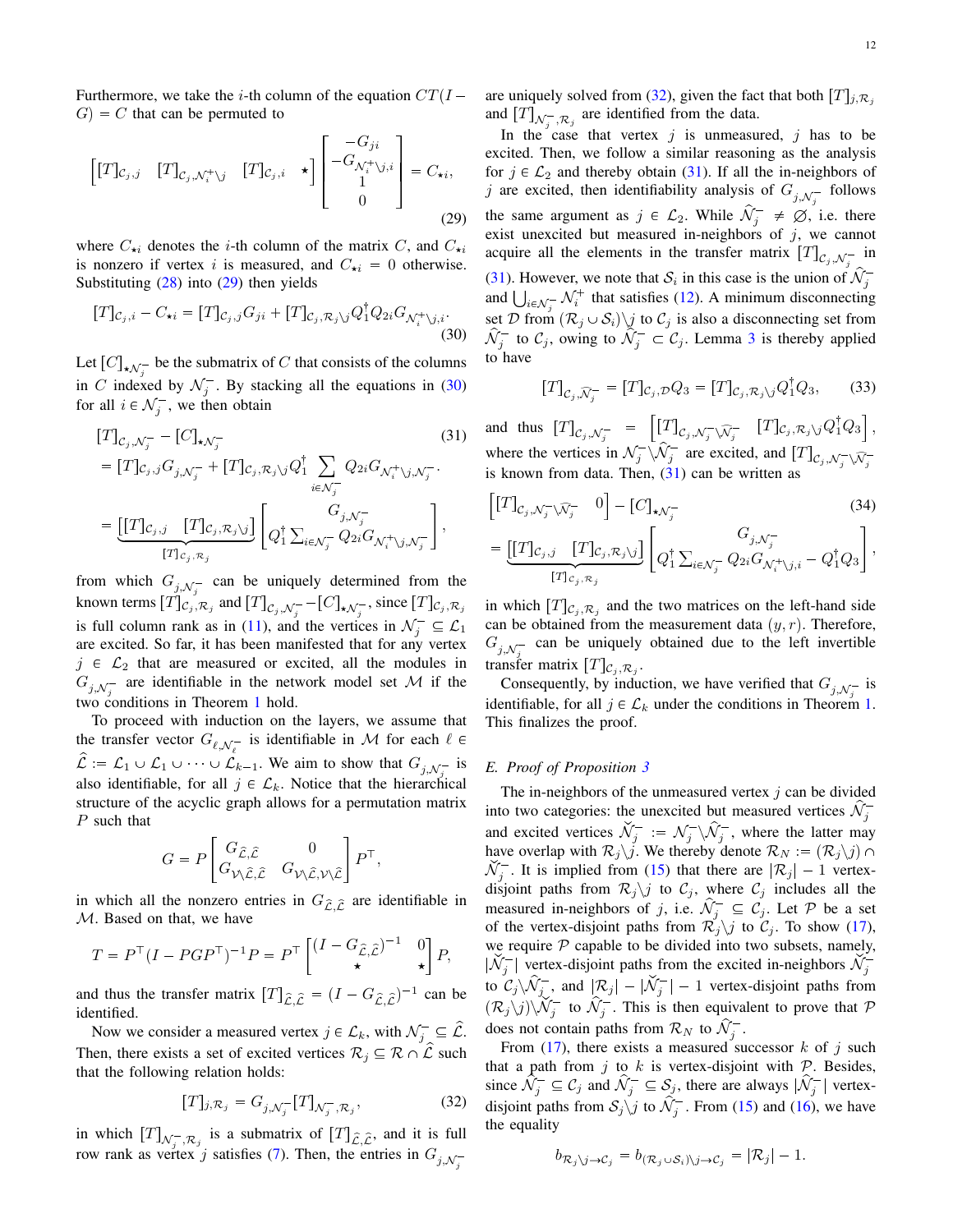Therefore,  $|\hat{\mathcal{N}}_j^-|$  vertex-disjoint paths can be found in  $\mathcal P$  from  $\mathcal{R}_j \backslash j$  to  $\hat{\mathcal{N}}_j^-$ . Furthermore, none of these paths starts from  $\mathcal{R}_N$ . Otherwise, we would have  $b_{\mathcal{R}_j \setminus j \to \mathcal{C}_j} < b_{(\mathcal{R}_j \cup \mathcal{S}_i) \setminus j \to \mathcal{C}_j}$ , where the set of vertex-disjoint paths from  $(\mathcal{R}_i \cup \mathcal{S}_i) \setminus j$  to  $\mathcal{C}_i$ includes a path from  $\mathcal{R}_N$  to k via j.

# <span id="page-12-2"></span>*F. Proof of Theorem [2](#page-7-0)*

We prove that  $M$  is generically identifiable if condition  $(1)$ holds. Let G be a composition of disjoint trees  $\mathcal{T}_1, \mathcal{T}_2, \dots, \mathcal{T}_\kappa$ , where all the roots are excited, all the leaves are measured, and the rest of vertices are either excited or measured. Therefore, all the sources in  $G$  are excited and all the sinks in  $G$  are measured. Furthermore, it implies that a vertex has more than one in-neighbor *only if* it is measured. To show generic identifiability of  $M$ , we consider the graph-based conditions in Corollary [2.](#page-5-5) More specifically,  $(14)$  is satisfied for every measured vertex in  $G$ , while for each excited but unmeasured vertex, there exist a measured vertex set  $\mathcal{C}_i$  and excited vertex set  $\mathcal{R}_j$  including j such that [\(15\)](#page-5-6) and [\(16\)](#page-5-7) hold.

First, we consider all the measured vertices in the acyclic graph  $G$ . It is implied in Definition  $3$  that each vertex and its out-neighbors are included in the same tree. Thus, for any vertex  $j \in \mathcal{C}$ , all the edges incident from the vertices in  $\mathcal{N}_j^$ to  $j$  should belong to distinct trees. Therefore, there exist at least  $|\mathcal{N}_j^-|$  vertex-disjoint paths from the roots of the disjoint trees  $\mathcal{T}_1, \mathcal{T}_2, \cdots, \mathcal{T}_\kappa$  to  $\mathcal{N}_j^-$ . As in condition (1), the root of each tree is excited, we have  $b_{\mathcal{R}_j \to \mathcal{N}_j^-} = |\mathcal{N}_j^-|$ , where  $\mathcal{R}_j$ is the set of all the roots in the trees. As a result,  $(14)$  holds because of  $\mathcal{R}_j \subseteq \mathcal{R}$ .

Next, all the unmeasured vertices in  $G$  are analyzed. Let j be an unmeasured vertex, which is excited due to  $\mathcal{R} \cup \mathcal{C} = \mathcal{V}$ . If condition (1) holds, j has only one in-neighbor in  $G$ , which is denoted by *i*. We then show that  $G_{ji}$  is generically identifiable in  $M$ . Suppose that both vertices i and j are in the same tree  $\mathcal{T}_a$ , and we can find the first measured descendant of j in  $\mathcal{T}_a$ , denoted by k, such that  $(j, k)$  is an edge in  $\mathcal{T}_a$ , or there are no measured vertices on the directed path from  $j$  to  $k$ . Hereafter, three cases are discussed.

*Case I*: If the in-neighbor  $i$  is excited, and there is a unique directed path from i to k via j, then this path is in  $\mathcal{T}_a$ , namely, it only consists of edges in  $\mathcal{T}_a$ . As a result, we directly obtain  $G_{ji}$  identifiable from Corollary [1.](#page-4-2)

*Case II*: If the in-neighbor  $i$  is excited, and there are multiple paths from i to k, i.e., there is one path in  $\mathcal{T}_a$ , but the other paths pass through edges in the other trees. Then we can find a minimum number of measured leaves in  $\mathcal{T}_a$ , denoted by  $\overline{C}_j$ , whose removal will lead to a single path from i to k via  $j$  in the entire graph  $\mathcal G$ . Correspondingly, there exits a set of trees  $\mathcal{N}_{\mathcal{T}}$ , with  $|\mathcal{\vec{C}}_j| = |\mathcal{N}_{\mathcal{T}}|$ , such that each tree  $\mathcal{T}_b \in \mathcal{N}_{\mathcal{T}}$ shares with  $\mathcal{T}_a$  a distinct vertex in  $\overline{\mathcal{C}}_j$  and the measured vertex k.

Let  $\bar{\mathcal{R}}_j$  collect all the roots of the trees in  $\mathcal{N}_{\mathcal{T}}$ , where  $|\bar{\mathcal{R}}_j|$  =  $|\bar{C}_j|$ , and the vertices in  $\bar{\mathcal{R}}_j$  are excited by condition (1). It is clear that there is a one-to-one correspondence between  $\bar{\mathcal{R}}_j$ and  $\bar{C}_j$ , that is, the root of  $\mathcal{T}_b \in \mathcal{N}_{\mathcal{T}}$  has a unique path in  $\tilde{\mathcal{T}}_b$ to k via an only measured vertex in  $\bar{C}_j$ .

When vertex i is not reachable from  $\overline{\mathcal{R}}_j$ , the set  $\overline{\mathcal{C}}_j$  is a minimum disconnecting set from  $\overline{\mathcal{R}}_j$  to  $\overline{\mathcal{C}}_j \cup \overline{k}$  and from  $\mathcal{N}_i^+ \setminus j$ to  $\bar{C}_j \cup k$ , simultaneously. Consequently, we have

$$
b_{\mathcal{R}_j \to \mathcal{C}_j} = b_{\bar{\mathcal{R}}_j \to \bar{\mathcal{C}}_j} + b_{j \to k} = |\bar{\mathcal{R}}_j| + 1 = |\mathcal{R}_j|,
$$
  

$$
b_{\mathcal{R}_j \setminus j \to \mathcal{C}_j} = |\bar{\mathcal{R}}_j| = |\bar{\mathcal{C}}_j| = b_{(\mathcal{R}_j \cup \mathcal{N}_i^+) \setminus j},
$$

where  $\mathcal{R}_j = \overline{\mathcal{R}}_j \cup j$ , and  $\mathcal{C}_j = \overline{\mathcal{C}}_j \cup k$ .

When vertex i is reachable from  $\overline{\mathcal{R}}_j$ , then either i is measured or there exists a measured vertex  $\ell$  in  $\mathcal{T}_a$ , which can be either i or an ascendant of i such that  $(\ell, i)$  is an edge in  $G$ , or every vertex along the path from  $\ell$  to i is excited. Thereby,  $\ell$  disconnects all the paths from  $\overline{R}_j \cup r_a$  to *i*, where  $r_a$  is the root of  $\mathcal{T}_a$ . Note that  $\overline{\mathcal{C}}_j \cap \ell = \emptyset$  as  $\ell$  is not a leaf. Denote  $\mathcal{C}_j := \bar{\mathcal{C}}_j \cup \ell \cup k$ , and  $\mathcal{R}_j := \bar{\mathcal{R}}_j \cup r_a \cup j$ , which satisfies

$$
b_{\mathcal{R}_j \to \mathcal{C}_j} = b_{\bar{\mathcal{R}}_j \to \bar{\mathcal{C}}_j} + b_{r_a \to \ell} + b_{j \to k} = |\mathcal{R}_j|. \tag{35}
$$

Moreover, it is not hard to verify that  $\overline{C}_j \cup \ell$  is a minimum disconnecting set from  $\mathcal{R}_j$  is to  $\mathcal{C}_j$  as well as a disconnecting set from  $(\mathcal{R}_j \cup \mathcal{N}_i^+) \setminus j$  to  $\mathcal{C}_j$ . Therefore, [\(16\)](#page-5-7) is also satisfied.

*Case III*: If the in-neighbor  $i$  is measured but unexcited, then we can still find a minimum number of measured leaves  $\bar{\mathcal{C}}_j$  in the tree  $\mathcal{T}_a$ , and removing the vertices in  $\bar{\mathcal{C}}_j$  will lead to a single path from  $i$  to  $k$  via  $j$  in  $\mathcal{G}$ . Moreover, a set of trees  $\mathcal{N}_{\mathcal{T}}$  exists as in Case II, whose root set  $\bar{\mathcal{R}}_j$  has a one-to-one relation with  $\bar{C}_j$ , thus  $|\bar{C}_j| = |\mathcal{N}_{\mathcal{T}}| = |\bar{\mathcal{R}}_j|$ .

Let  $r_a$  be the root of  $\mathcal{T}_a$ . Now i disconnects all the paths from  $\overline{\mathcal{R}}_j \cup r_a$  to j, as i is the only in-neighbor of j. Consider  $\mathcal{C}_j := \vec{\mathcal{C}}_j \cup i \cup k$ , and  $\mathcal{R}_j := \bar{\mathcal{R}}_j \cup r_a \cup j$ . Therefore, we have

$$
b_{\mathcal{R}_j \to \mathcal{C}_j} = b_{\bar{\mathcal{R}}_j \to \bar{\mathcal{C}}_j} + b_{r_a \to i} + b_{j \to k} = |\mathcal{R}_j|.
$$
 (36)

Furthermore, similar to the analysis in Case II, we can verify that  $\bar{C}_j \cup i$  is a minimum disconnecting set from  $\mathcal{R}_j \setminus j$  to  $\bar{C}_j$ as well as a disconnecting set from  $(\mathcal{R}_j \cup \mathcal{N}_i^+ \cup i)\backslash j$  to  $\mathcal{C}_j$ , leading to  $(16)$ .

According to the above analysis, for every edge  $(i, j)$  in  $G$  with  $j$  an unmeasured vertex, the path-based conditions in [\(15\)](#page-5-6) and [\(16\)](#page-5-7) are fulfilled. Therefore, the network model set  $M$  is generically identifiable.

Then the proof regarding the condition (1) has been completed, and the proof for the second condition directly follows by considering the transpose graph of  $G$ . If condition (2) holds for  $G$ , then condition (1) is satisfied in the transpose graph  $G$ . Therefore, the model set  $M$  associated with  $G$  is generically identifiable. Then, it follows from Lemma [1](#page-2-5) that the original model set  $M$  is generically identifiable. That completes the proof.

#### **REFERENCES**

- <span id="page-12-0"></span>[1] J. Adebayo, T. Southwick, V. Chetty, E. Yeung, Y. Yuan, J. Gonçalves, J. Grose, J. Prince, G.-B. Stan, and S. Warnick. Dynamical structure function identifiability conditions enabling signal structure reconstruction. In *Proc. 51st IEEE Conference on Decision and Control*, pages 4635–4641. IEEE, 2012.
- <span id="page-12-1"></span>[2] A. S. Bazanella, M. Gevers, and J. M. Hendrickx. Network identification with partial excitation and measurement. In *Proc. 58th IEEE Conf. Decision and Control*, pages 5500–5506, 2019.